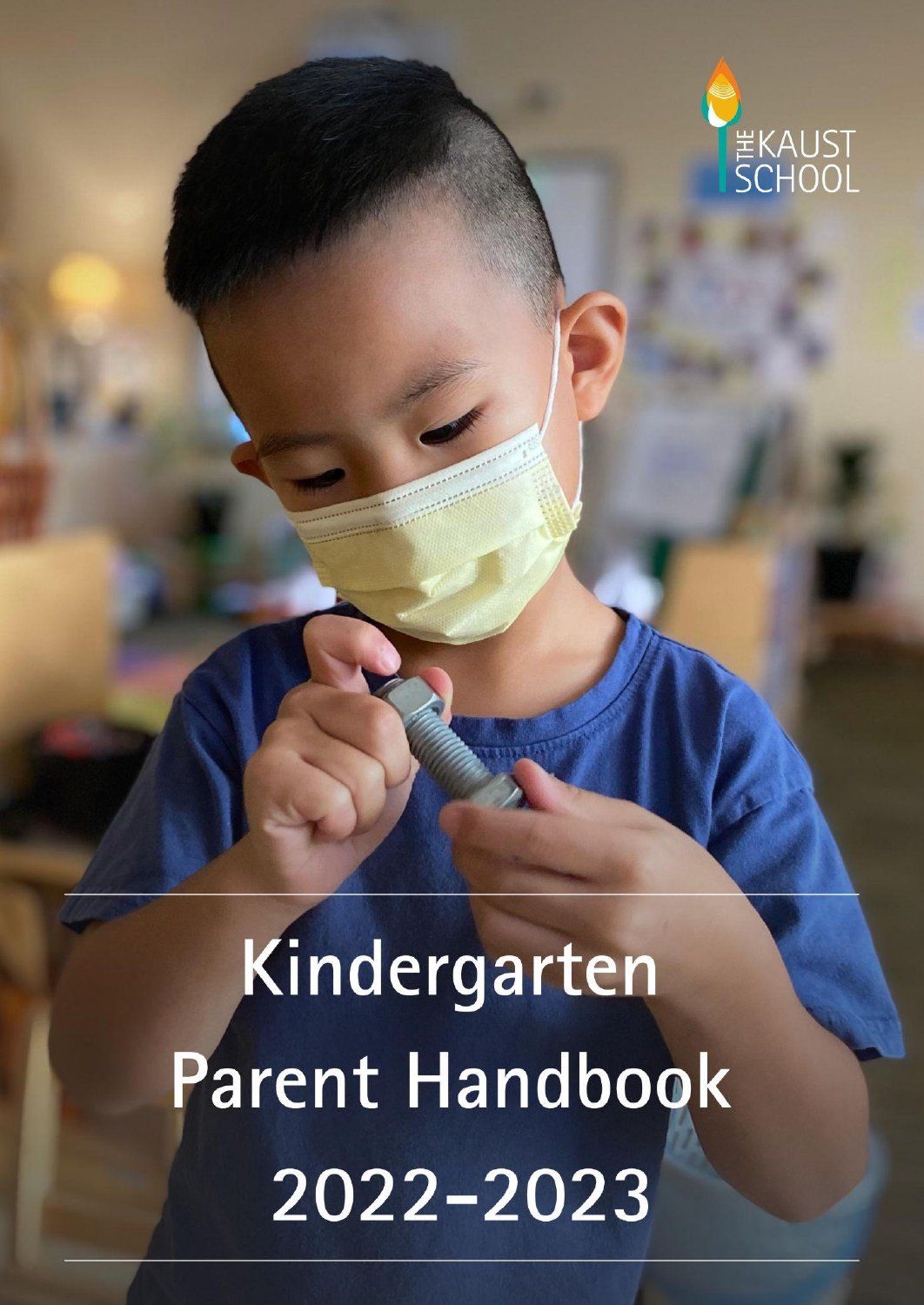# **Welcome**

The Kindergarten (KG) team welcomes your child and family into our vibrant learning community.

We value the importance of the relationship between parents, students, and teachers. This is essential to ensure your child enjoys an engaging and productive year. Please do not hesitate to contact your child's teacher, the Associate Principal or the Principal with any questions or concerns that you may have.

This handbook contains important information about the school year.

Warm regards,

Tiffany Hill Kindergarten Principal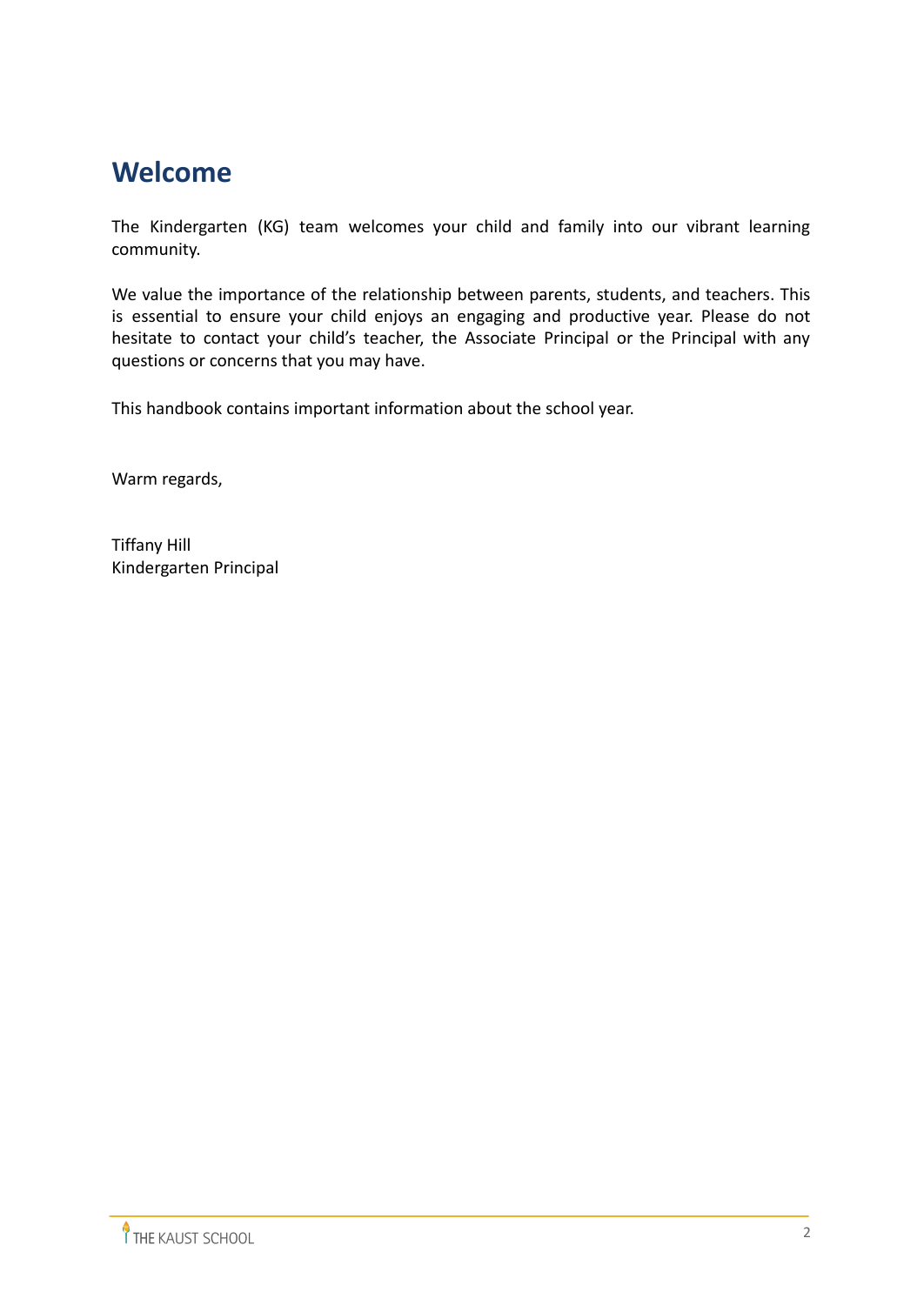# **Table of Contents**

| <b>Organization</b>                      | 5  |
|------------------------------------------|----|
| Contacting the Kindergarten              | 5  |
| Contacting Your Child's Teacher          | 5  |
| Kindergarten Staff List                  | 5  |
| <b>School Calendar</b>                   | 6  |
| <b>School Hours</b>                      | 6  |
| <b>Absent Students</b>                   | 6  |
| <b>Arrival and Dismissal</b>             | 8  |
| Items Children Need for School           | 9  |
| <b>Dress for Students</b>                | 9  |
| Snacks and Lunch                         | 9  |
| Lost and Found                           | 10 |
| <b>Birthdays</b>                         | 10 |
| <b>Learning and Teaching</b>             | 11 |
| <b>Kindergarten Philosophy Statement</b> | 11 |
| <b>Curriculum Framework</b>              | 12 |
| Social Competence                        | 13 |
| Assessment                               | 13 |
| <b>Single Subject Classes</b>            | 14 |
| Arabic Language                          | 14 |
| <b>Islamic Studies</b>                   | 14 |
| Visual and Performing Arts               | 14 |
| Physical Health Education (PHE)          | 14 |
| Swimming                                 | 15 |
| Information and Digital Literacy         | 15 |
| <b>Student Support Services at TKS</b>   | 15 |
| Learning Support in Kindergarten         | 16 |
| <b>Counseling Program</b>                | 16 |
| Home-School Communication                | 17 |
| Parent-Teacher Communication             | 17 |
| Seesaw                                   | 17 |
| Email                                    | 17 |
| Written reports                          | 18 |
| Kindergarten Events                      | 18 |
| Parent/Child Drop-ins                    | 18 |
| <b>Back to School Night</b>              | 18 |
| <b>Parent-Teacher Check-ins</b>          | 18 |
| Parent-Teacher Conferences               | 18 |
| <b>Student-led Conferences</b>           | 18 |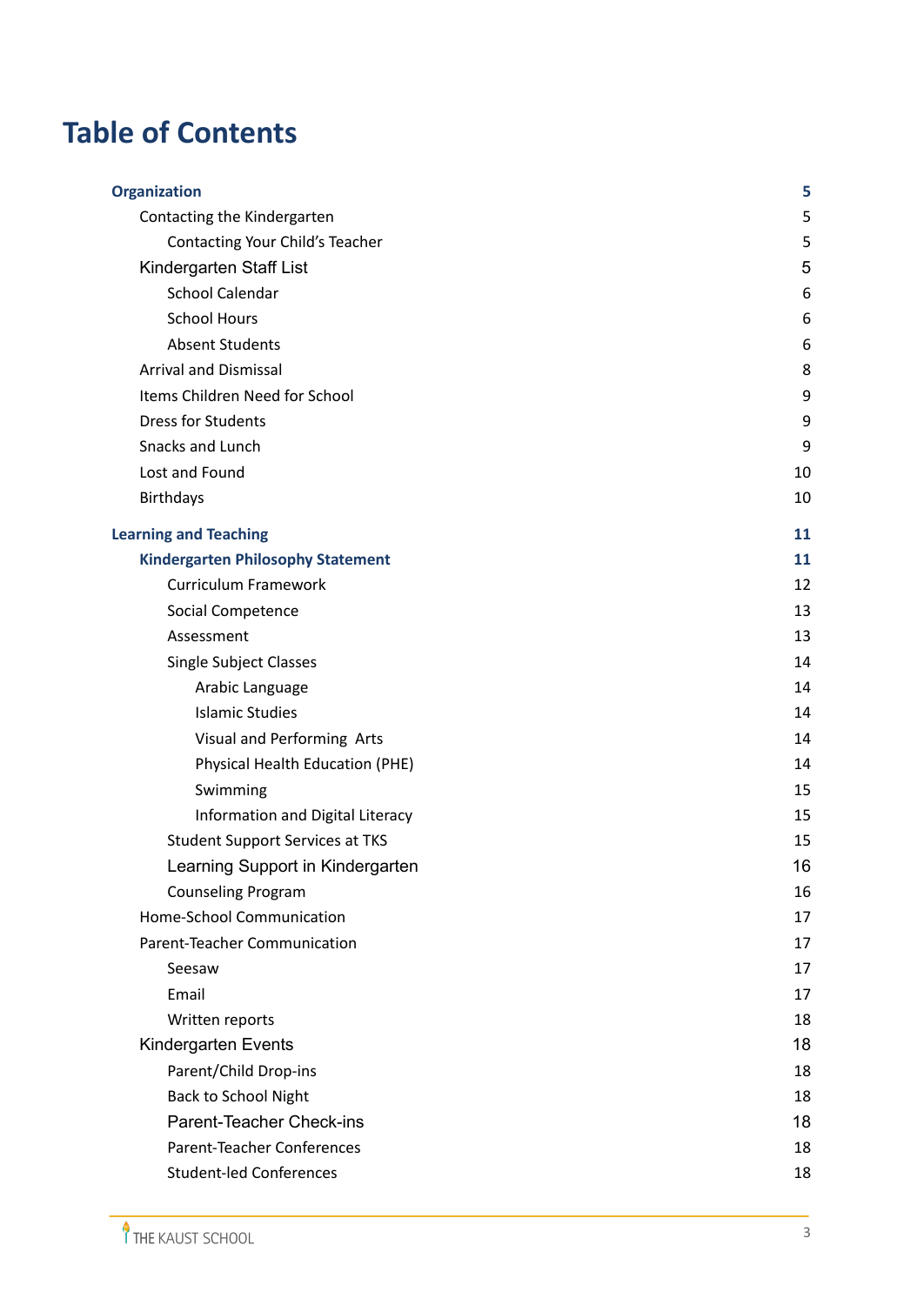| <b>Parent Education Session</b>                                                                                                  | 19 |
|----------------------------------------------------------------------------------------------------------------------------------|----|
| <b>Special Events</b>                                                                                                            | 19 |
| Parent Advisory Committee (PAC)                                                                                                  | 19 |
| <b>Health and Safety</b>                                                                                                         | 19 |
| Nurse Information                                                                                                                | 19 |
| When children should stay home from school                                                                                       | 19 |
| When children will be sent home from school                                                                                      | 20 |
| Covid 19 Safety                                                                                                                  | 20 |
| The school adheres to KAUST HSE Covid19 safety guidelines. For information on<br>this please see the Keeping KAUST Safe website. | 20 |
| Returning to School After Sickness                                                                                               | 21 |
| Administration of Medication at School                                                                                           | 21 |
| Care Plans                                                                                                                       | 22 |
| Immunization                                                                                                                     | 22 |
| <b>School Health Screening</b>                                                                                                   | 22 |
| Toileting                                                                                                                        | 22 |
| <b>Guidelines Regarding Biting</b>                                                                                               | 23 |
|                                                                                                                                  |    |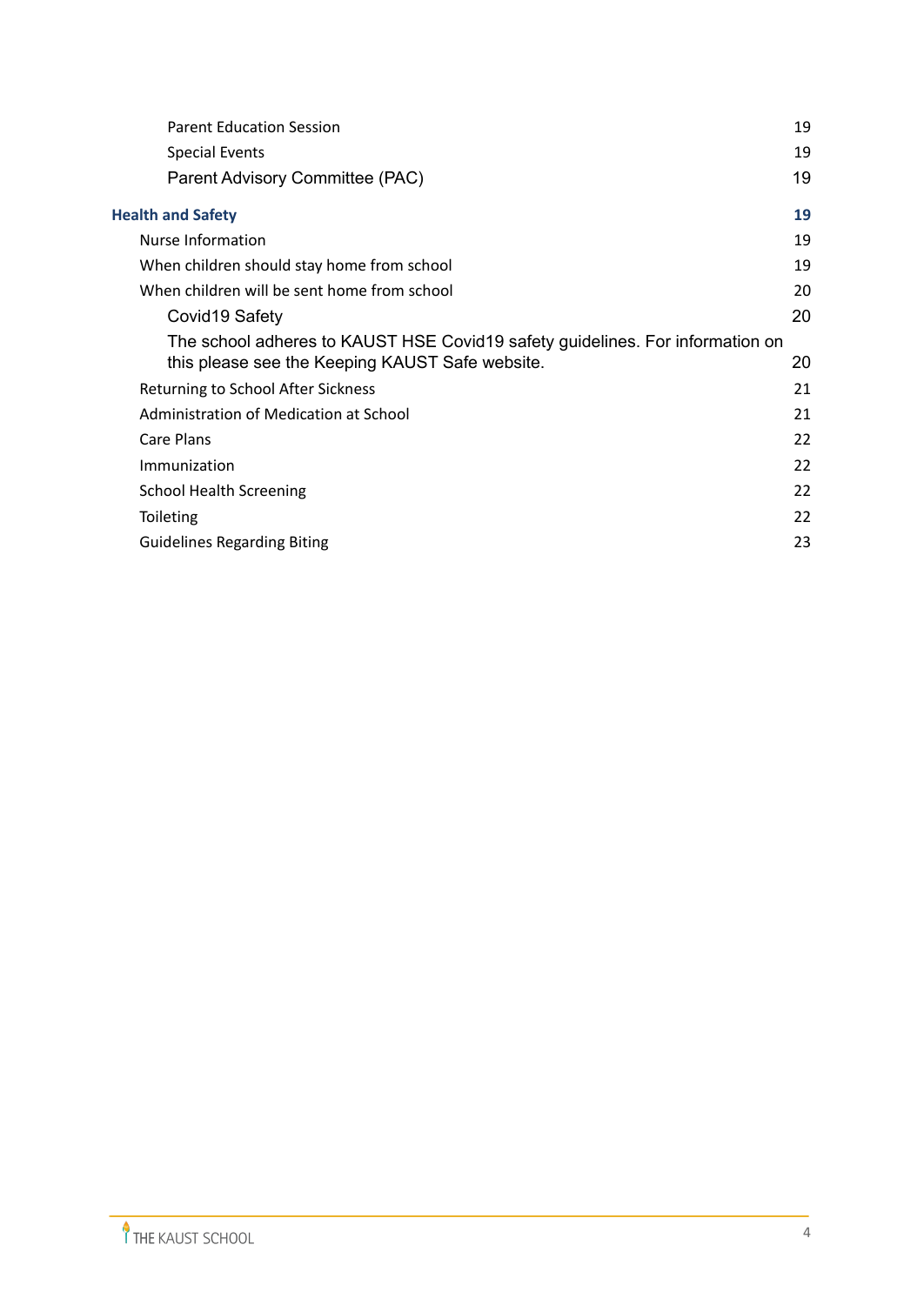# <span id="page-4-0"></span>**Organization**

# <span id="page-4-1"></span>**Contacting the Kindergarten**

| Principal                  | <b>Tiffany Hill</b> | 808 6365 | kg.principal@thekaustschool.org          |
|----------------------------|---------------------|----------|------------------------------------------|
| <b>Associate Principal</b> | Jessica Dalton      | 808 6403 | kg.ap1@thekaustschool.org                |
| Office Staff               | Vaishnavi Upadhyaya | 808 6320 | kg.office.coordinator@thekaustschool.org |
|                            |                     |          |                                          |
| West Reception             | Zainab Lary         | 808 6267 | zainab.lary@thekaustschool.org           |
|                            |                     |          |                                          |
| <b>East Reception</b>      |                     | 808 6408 | kg.receptionist@thekaustschool.org       |
|                            |                     |          |                                          |
|                            |                     |          |                                          |
| <b>KG Nurse West</b>       |                     | 808 6312 | kg.nurse1@thekaustschool.org             |
| <b>KG Nurse East</b>       |                     | 808 6212 | kg.nurse2@thekaustschool.org             |

## <span id="page-4-2"></span>**Contacting Your Child's Teacher**

Please understand that during the hours that children are in school, teachers may not be free to check emails. Teachers check parent communications before and after school. If you need to contact your child's teacher ungently, please call reception and we will do our best to get a message to the teacher.

# <span id="page-4-3"></span>**Kindergarten Staff List**

**Curriculum Coordinator**: Natasha Cowdy **Pedagogical Coordinator**s: Hannele Al Uariachi and Aricia Cox **Director of Learning & Innovation:** Julian Edwards **Director of Learning Support:** Zachary Berezowski **Learning Support Teachers**: Inna Polianska, Angelle Thibodeaux, Che'te Bey, Stephanie Huestis **Educational Psychologist:** Fatima Rehman **Counselors:** LaTanya Weaver, Lujain Alafif **Information Digital Literacy Coaches:** Candace Taylor-Weber, Elaine Manalastas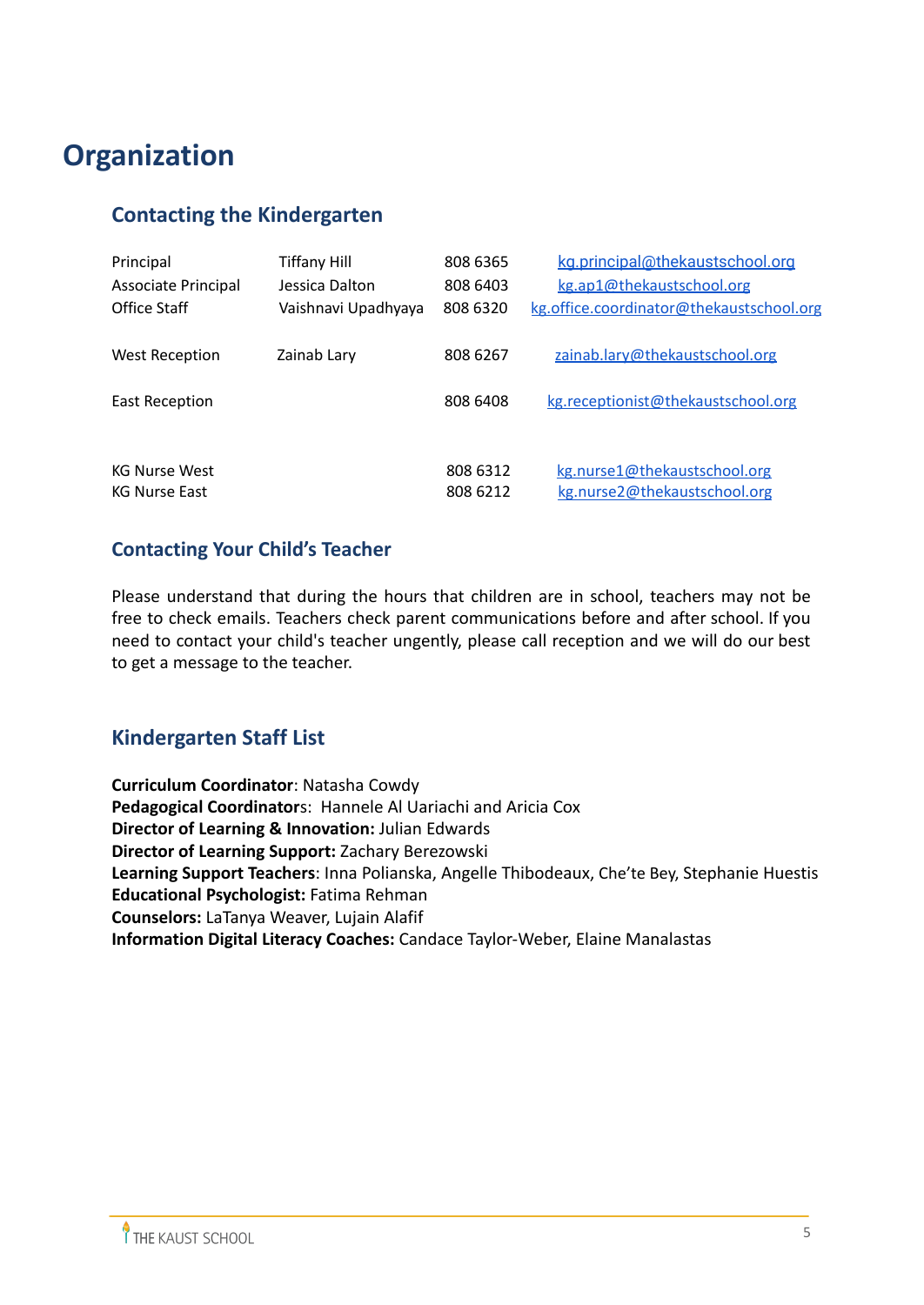| K1                                                                                                                                                                                                                                                                   | K <sub>2</sub>                                                                                                                                                                                       | K <sub>3</sub>                                                                                                                                                                                                                     |  |  |  |
|----------------------------------------------------------------------------------------------------------------------------------------------------------------------------------------------------------------------------------------------------------------------|------------------------------------------------------------------------------------------------------------------------------------------------------------------------------------------------------|------------------------------------------------------------------------------------------------------------------------------------------------------------------------------------------------------------------------------------|--|--|--|
| <b>Grade Level Teachers</b><br>Amnah AbuShaheen<br>Gitta Bakonyi<br>Kate Couling<br>Mayu Suzuki<br>Gayani Newns<br>Amani Alrefaei<br>Leena Wazzan<br>Rosalie van Mierlo<br>Samantha Wilson<br><b>Hamad Maoussa</b><br>Raghad Alghamdi<br>Sarah Sharp<br>Smita Vaidya | <b>Grade Level Teachers</b><br>Annemiek Havinga<br>Anu Chakraborty<br>Jerae Gamble<br>Joshua Doyle<br>Katarina Sladakovic<br>Sara AlAslani<br>Sezin Bozkurt Mutlu<br>Susan Bryceland<br>Chelle Jones | <b>Grade Level Teachers</b><br>Ana Ferrufino<br>Kate Adaci<br><b>Charis Fack</b><br>Dawn Verdoni<br>Israa Alghamdi<br><b>Fabiana Queiroz</b><br>Glenda Forgie<br>Lama Khalofa<br>Lisa Barrington<br>Sarah Boyer<br>Nicola Antoniuk |  |  |  |
| <b>Single Subject Teachers</b>                                                                                                                                                                                                                                       |                                                                                                                                                                                                      |                                                                                                                                                                                                                                    |  |  |  |
| <b>Islamic Studies: Dina Akeel</b><br>Arabic: Afnan Abdu, Wed AlSulaimani<br>PE: Zack Smith, Te Haurawhiti Teddy<br>Performing Arts: Katie Hoffman, Olga Pacheco                                                                                                     |                                                                                                                                                                                                      |                                                                                                                                                                                                                                    |  |  |  |

#### <span id="page-5-0"></span>**School Calendar**

[2022-2023](https://drive.google.com/file/d/157OG1OYlAcxXiZ1HHFG6GxoiGjCsRxkO/view?usp=sharing) School Calendar

#### <span id="page-5-1"></span>**School Hours**

Students may arrive between 7:45 and 8:10. School hours are as follows: K1: 8:15 - 12:15 K2: 8:15 - 13:00 K3: 8:15 - 14:00 (Tuesday Early Release time 13:00)

#### <span id="page-5-2"></span>**Absent Students**

**Sickness day 1 and 2**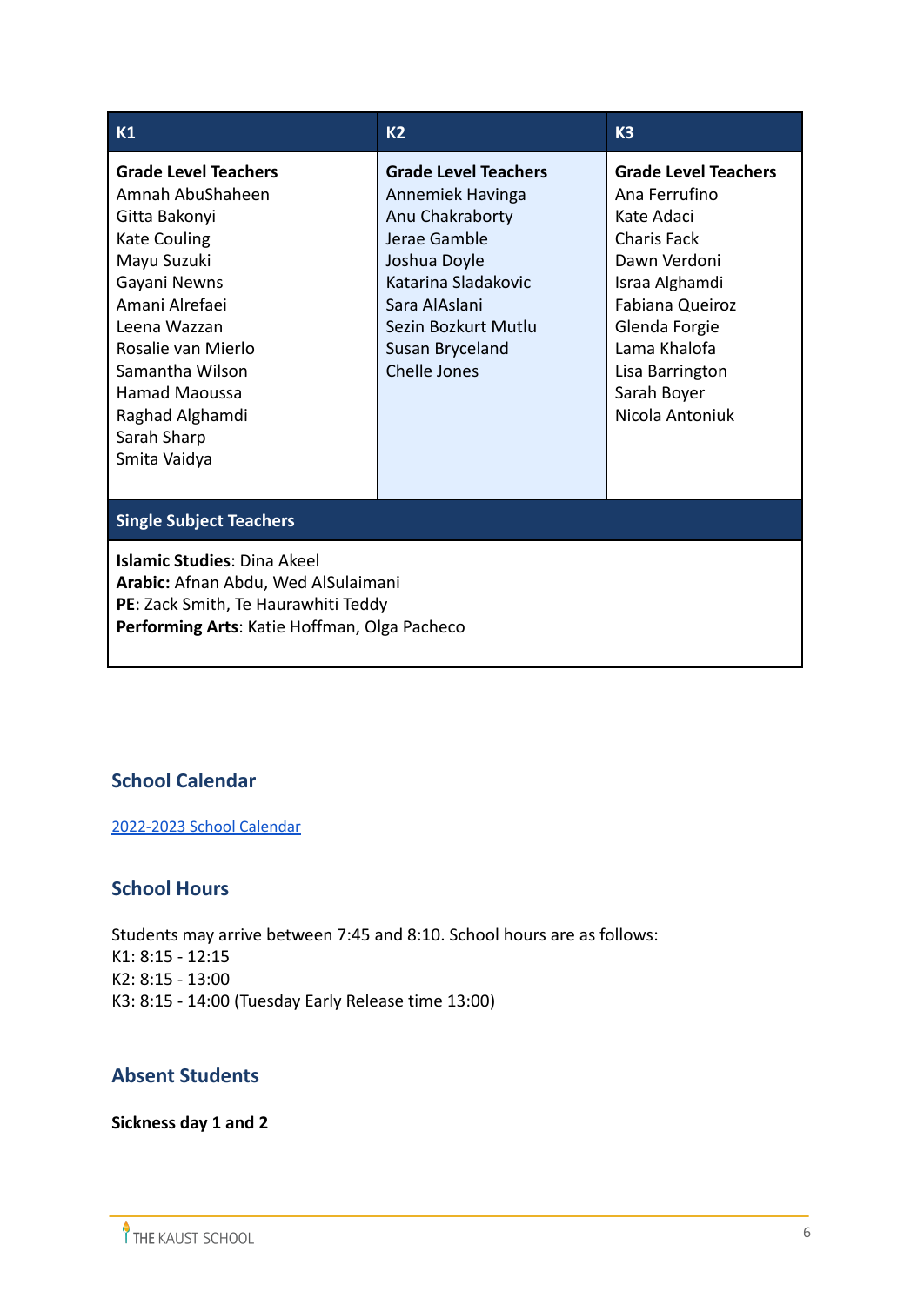For the first two days of sickness parents must notify the teacher, copying in the school receptionist by email before the school day begins.

#### **All Other Absences**

If your child will be out of school for any other reason including the following, you must inform the teacher and complete the Student Absence [Notification Form.](https://docs.google.com/forms/d/1gwdITEtfKPsmXAuhLQ4hCYddxLaeY-2S9WqRhGytob4/viewform)

- Illness greater than two days
- Hospital visit (appointment letter required)
- Compassionate leave
- Birth of sibling

#### **Leaving School Early/Arriving at school late**

If students need to leave before the end of the school day, the parent must contact the school at the beginning of the day to explain the reason and make arrangements with the teacher. A student cannot leave early unless notification has been received from the parent. When you collect your child please advise the receptionist that they are leaving the building. It is expected that students are dropped off and picked up on time.

#### **Late Attendance (Tardy)**

Students arriving after the start time are recorded as tardy. Tardies that are out of the control of the parents or the student (for example: school bus arriving late) will not be recorded.

#### **Procedure for Addressing Attendance**

Where there is concern regarding a student's attendance, the school will take the necessary steps to address the absences. This could include meetings between the student's family, school administrators, and a representative from Human Resources.

- After 8 absences, the parents will be contacted by email to remind them of the Attendance Policy/Guidelines in addition to the impact on learning of inconsistent attendance.
- After 13 absences a meeting will be arranged between the school and the parents to address the student's attendance, reiterate the impact of attendance on learning and ensure parents are aware of the Attendance Policy and Procedures/Guidelines.
- At 16 absences a final written warning will be issued to the parents and a copy of the written warning will be shared with KAUST HR.
- If a student exceeds 18 absences (accumulating 19 or more absences for the year): the student will receive a modified report card noting that there is not enough learning evidence to report progress.
	- Grade promotion will be reviewed with the Principal and Director of Student Services given the learning time missed during the year.
	- $\circ$  A meeting will take place with a representative from KAUST HR and the division principal to discuss the continuation of enrollment at TKS. Violation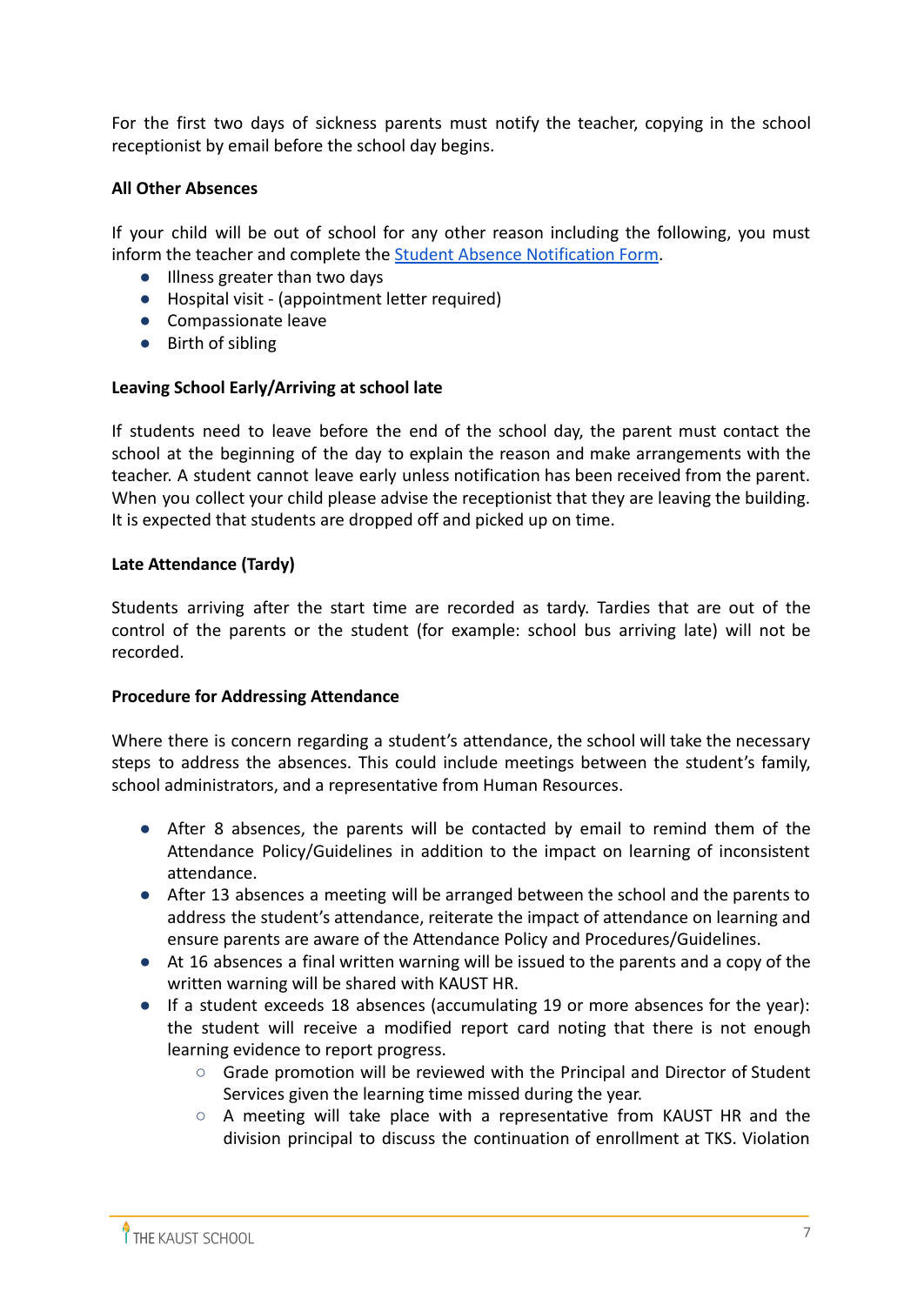of the school attendance policy may result in the discontinuation of enrollment.

# <span id="page-7-0"></span>**Arrival and Dismissal**

#### **Parent drop off / pick up**

Parents or guardians who drive their child to school must park in a designated parking space and walk their child to the main entrance or to the classroom. Dropping children in the parking lot is not permitted. Children must be supervised by parents or school staff at all times. Parents should collect their child(ren) from reception in each building at dismissal time.

If children will be walking or biking to/from school, they must be accompanied door-to-door by their parents.

#### **Bus**

Bus services are available before and after school, based on registration and

availability. Buses and bus stops are organized and operated by SAPTCo, and a KG staff member supervises the children on each bus. Parents or caregivers must supervise children at their bus stops; KG children may not walk to and from home alone. Only children may ride the school buses. Please note the following expectations for children riding the bus:

- Follow the bus supervisor's instructions
- Stay seated with seatbelt on
- Use indoor voices
- Keep hands and feet to yourself
- No eating on the bus

If there is no one at the afternoon stop to collect your child, they will be brought back to school and you will be contacted to collect them. Please note that the bus supervisors can only release your child to their parents or regular caregivers. Any changes should be advised to the relevant Building Receptionist.

To register your child for the school bus service or to make any changes, please contact the Building Receptionist. Your bus details will be forwarded to the next grade level at the end of the year. There is no need to re-register each school year.

If you are new to the school, you will be contacted with a link to complete the bus registration for your child. If you have more than one child in school you must complete a link for each child. Please note, a child must be registered for the bus in order to ride it.

If your child usually travels home on the bus and you collect him/her from school instead, please advise the Building Receptionist of the change.

#### **Daycare**

Daycare services are available after school on a paid basis and provided by a separate organization, Building Blocks, which is located near to TKS Kindergarten. Staff from Building Blocks will collect registered children from the Kindergarten. Parents should confirm with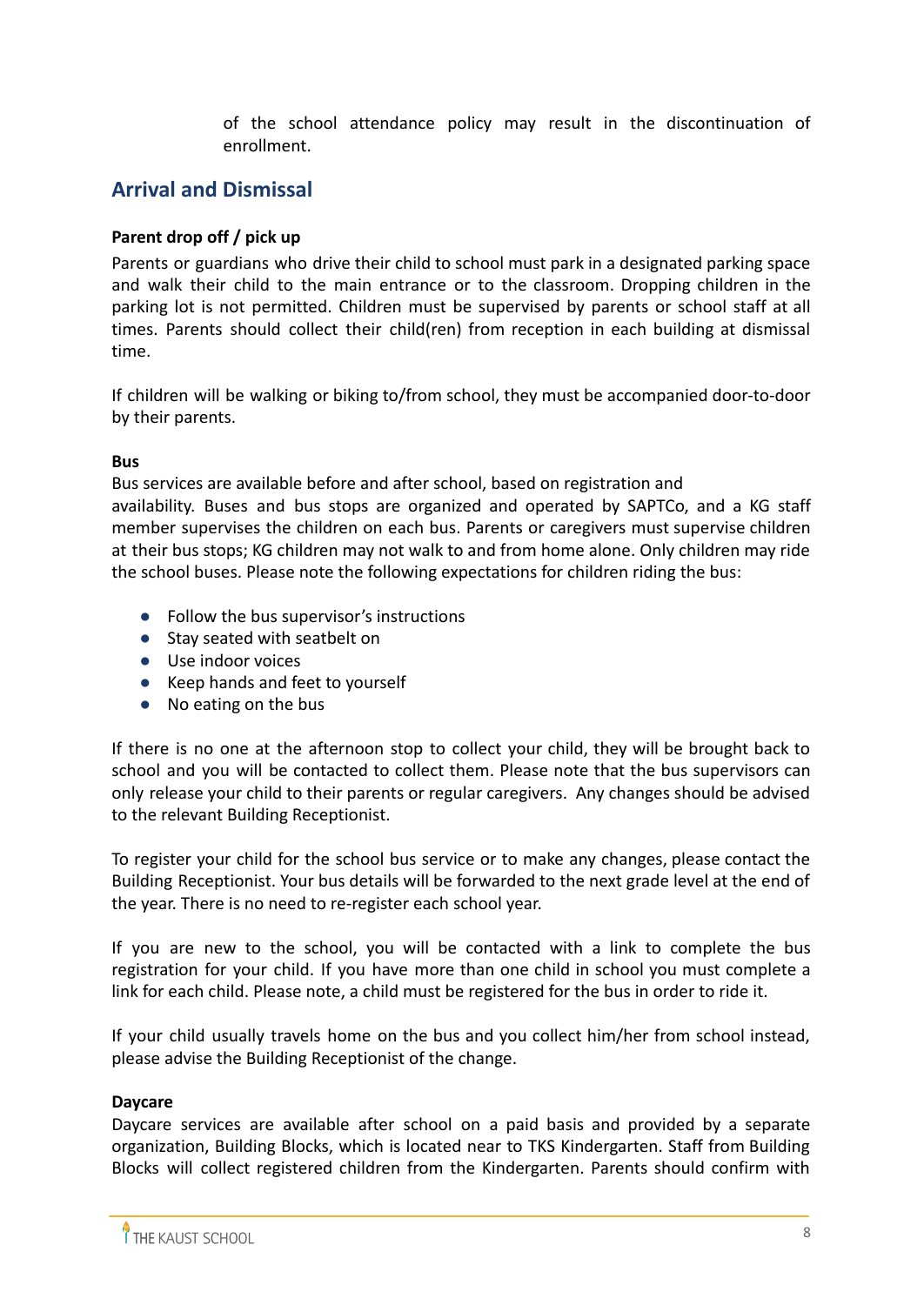Kindergarten reception and the teacher if their child will be going directly to Building Blocks to ensure a smooth transition at the end of the day.

For daycare registration, please reach out to the [Building Blocks Registrar.](mailto:alyza.ali29@gmail.com)

\*It is the responsibility of parents and students to communicate changes in transportation to or from the school to the homeroom teacher and reception.

# <span id="page-8-0"></span>**Items Children Need for School**

Items that should be brought to school daily are as follows:

- backpack (small and lightweight)
- lunch/snack box
- a reusable water bottle (labeled clearly with your child's name) filled with drinking water
- extra masks

Items that may be stored at school (clearly labeled):

- a sun hat for outside time
- an extra set of clothes (to be replaced as needed)

Please do not send personal items or toys from home, including communication and recording devices. It is easy for these to get lost and this can cause distress. If your child has difficulty leaving a very special item at home, please talk with the teacher.

Please apply sunscreen before your child comes to school. The first 'outside time' is between 8 and 10 am. The number of insects has diminished due to the efforts of Pest Control, but if your child is susceptible to insect bites, please apply insect repellent before they come to school in the morning. If you wish to leave insect repellent and/or sunscreen in the classroom for re-application, please label this clearly with your child's name and give it to the teacher.

# <span id="page-8-1"></span>**Dress for Students**

Clothing should be comfortable keeping in mind that children will be involved in play which may be messy. Shoulders should be covered. We recommend that students wear suitable footwear and clothing that does not restrict or obstruct movement for active play, such as sneakers/trainers/runners.

# <span id="page-8-2"></span>**Snacks and Lunch**

Within the daily schedule there will be two breaks set aside for eating. Please make sure your child comes to school each day with enough food and drink to cover the time (s)he is at school, as food is not provided by the school.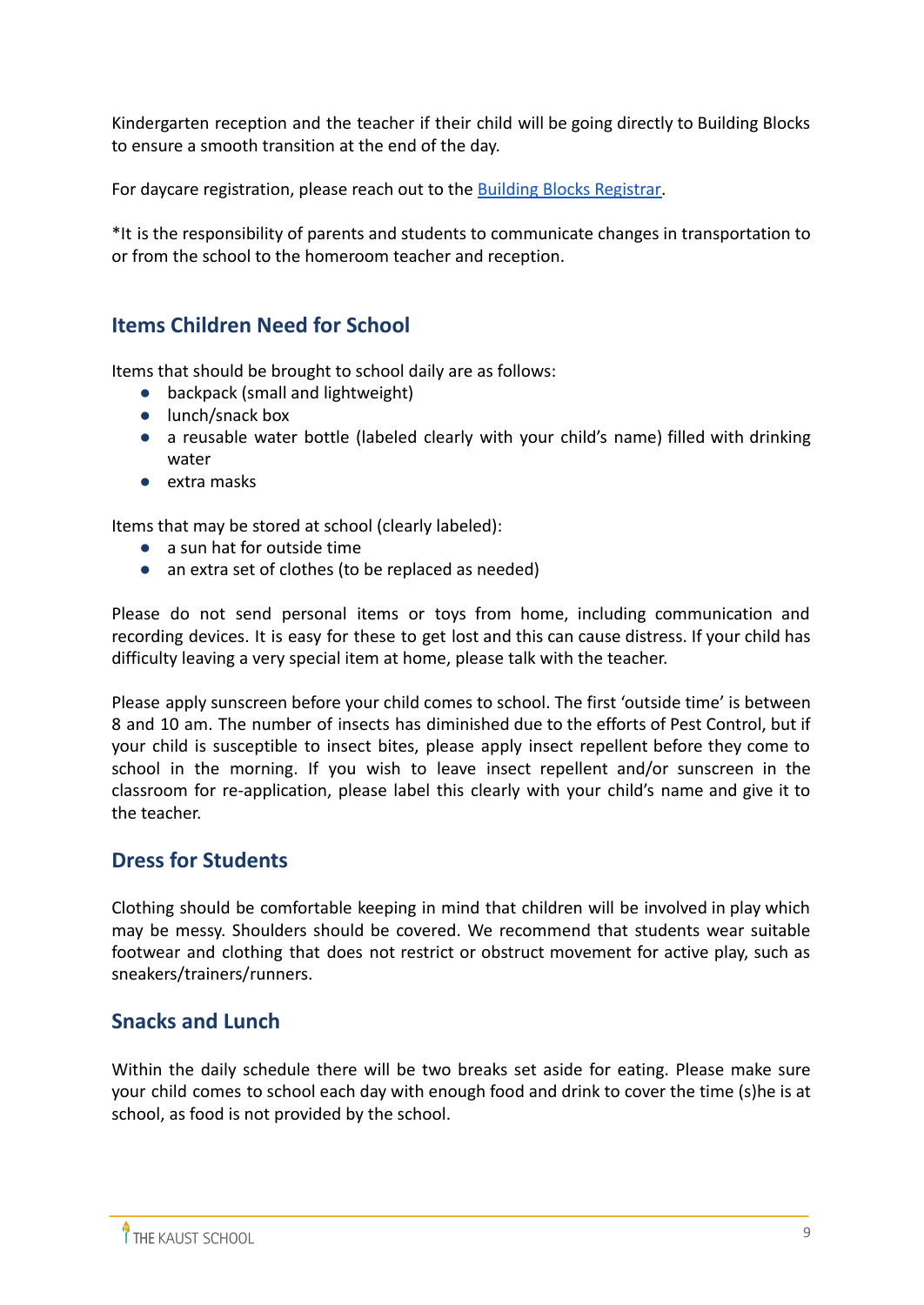Children should bring refillable bottles to school with names marked clearly on them. Water fountains in the hallways dispense filtered drinking water and chilled water is available. Students are encouraged to stay hydrated and can drink water whenever they need to.

It is not possible to store children's snacks or lunches in the classroom pantry fridges. There is no availability of microwaves to heat food.

We place an emphasis on nutritious food and drink. General eating habits are formed in the first few years of life. Sweets and processed foods are not a balanced nutritional snack and should not be packed. Children are encouraged to drink water whenever they need to. Large water bottles are readily available for children to refill their own bottles.

Please speak to your child's teacher should you have any questions or concerns about your child's eating habits at school.

# <span id="page-9-0"></span>**Lost and Found**

Lost and Found is located in the Reception area. Please label all items and check periodically for your child's missing items. Items not claimed within a school semester will be donated to the recycle center.

# <span id="page-9-1"></span>**Birthdays**

Children's birthdays are recognized and celebrated within each class, as part of our focus on building strong class communities and developing a sense of belonging.

Children can bring small individual food treats to share with classes to celebrate during snack. We request you do not bring presents or party bags for children. Birthday party invitations may only be distributed at school if the entire class is being invited.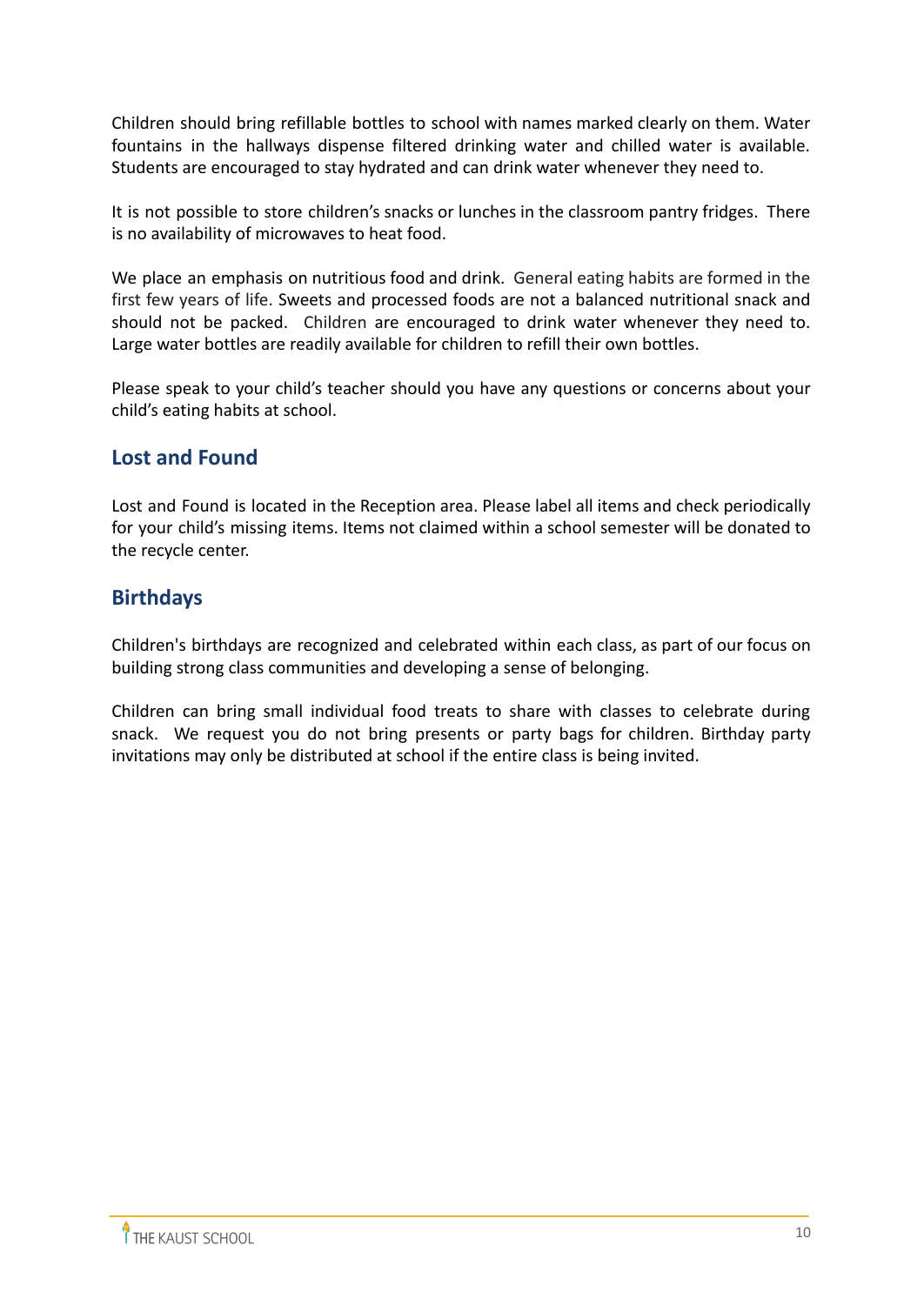# <span id="page-10-0"></span>**Learning and Teaching**

# <span id="page-10-1"></span>**Kindergarten Philosophy Statement**

As an IB World School, we use the PYP Early Years framework to guide our curriculum. We provide a standards-aligned, concept-based, inquiry-driven program where children are empowered to be active participants in their own learning. Through play, children inquire, question, wonder, and theorize about themselves, others, and the world around them.

#### **Children are unique, curious, and creative individuals who are natural learners and rich in potential.**

We believe that our youngest students come to us as unique individuals, with a wealth of prior knowledge, skills, and experiences. They are curious and capable learners with a sense of agency, bringing valid skills, preferences, and understandings to the educational process. They have an innate desire to learn and make sense of the world around them.

#### **Children's play is an inquiry into the world around them.**

Through play, children learn who they are and how they connect to those around them; they learn how the world works by constructing, testing, confirming, and revising their early perceptions and ideas. Play enables children to develop a sense of autonomy and identity, as well as an ability to make informed decisions, express their ideas and demonstrate their understanding in multiple ways.

#### **Children learn through relationships with other people.**

Children construct their knowledge and understanding of the world by interacting with other people. They learn through engaging socially and participating in collaborative learning activities. Our learning community is committed to building partnerships between parents, teachers, and children, in order to optimize children's learning and well-being.

#### **The learning environment actively supports physical, social, intellectual, and emotional development.**

Environments are intentionally designed to include all children and to meet their diverse needs. Provocations are created to invite exploration, provoke curiosity, engage the senses and celebrate the children's learning journeys. Children are encouraged to be active and take thoughtful risks, recognize their own accomplishments, take responsibility for their actions, and develop resilience and positive self-esteem. Spaces are flexible and can be transformed in multiple ways to respond to learners' interests.

#### **Teachers are facilitators of learning, researchers, collaborators, and co-learners.**

Teachers support and encourage children on their learning journeys, taking into account the diverse needs of our learners. They recognize the reciprocal relationship of teaching and learning and provoke and challenge the children's ideas through the use of open-ended questions and provocations. By observing children closely and listening carefully to their theories, teachers come to understand the children's thinking and make informed decisions about how to guide children in their learning.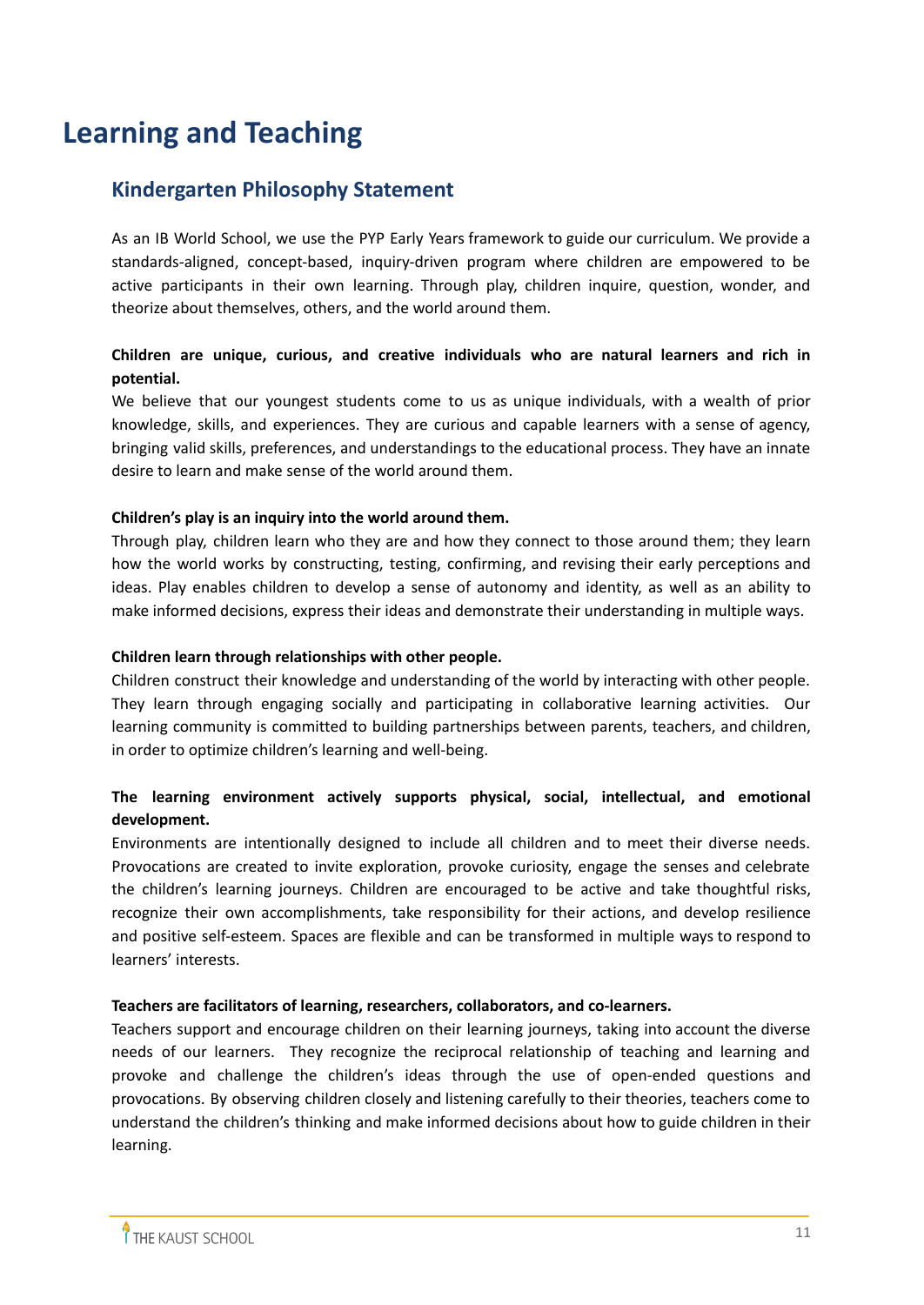# <span id="page-11-0"></span>**Curriculum Framework**

The Kindergarten is part of the International Baccalaureate Primary Years Programme (PYP) at TKS and therefore our program is based on this philosophy and curriculum framework [\(www.ibo.org\).](http://www.ibo.org/) Four units of inquiry are planned collaboratively in each grade level each year based on the PYP transdisciplinary themes. The units of inquiry are developed around a central idea for the children to explore, while also developing knowledge, understanding, skills, and personal attributes through the inquiry process. Units take into account the children's natural interests, with room left for emergent projects to develop. All subject areas: Language, Mathematics, Science, Social Studies, the Arts, and Physical, Social, and Personal Education (PSPE), are integrated in the units of inquiry wherever possible. The IB provides information for parents about the Primary Years Programme [here](https://www.ibo.org/information-for-parents/pyp-for-parents/).

[KG1 Curriculum Overview](https://drive.google.com/file/d/1DVj7CG00jt3PhhFSp1r0riq_O11-kn-C/view?usp=sharing) [KG2 Curriculum Overview](https://drive.google.com/file/d/1AoZsVo37ML_BoOnStW7EyMobqc38UmXC/view?usp=sharing) [KG3 Curriculum Overview](https://drive.google.com/file/d/1Rbl2ElJY-S0pGYfNZc87HIECvYwUjWB7/view?usp=sharing)

# **Kindergarten Program of Inquiry 2022-23**

|                     | Who We Are<br>An inquiry into the<br>nature of the self;<br>beliefs and values;<br>personal, physical,<br>mental, social and<br>spiritual health; human<br>relationships including<br>families, friends,<br>communities and<br>cultures; rights and<br>responsibilities; what it<br>means to be human. | <b>Sharing the Planet</b><br>An inquiry into rights<br>and responsibilities in<br>the struggle to share<br>finite resources with<br>other people and with<br>other living things;<br>communities and<br>relationships within<br>and between them;<br>access to equal<br>opportunities; peace<br>and conflict resolution. | How we express<br>ourselves<br>An inquiry into the ways<br>in which we discover and<br>express ideas, feelings,<br>nature, culture, beliefs<br>and values; the ways in<br>which we reflect on,<br>extend and enjoy our<br>creativity; our<br>appreciation of the<br>aesthetic. | How the world works<br>An inquiry into the<br>natural world and its<br>laws; the interaction<br>between the natural<br>world (physical and<br>biological) and human<br>societies; how humans<br>use their<br>understanding of<br>scientific principles; the<br>impact of scientific and<br>technological advances<br>on society and on the<br>environment. |
|---------------------|--------------------------------------------------------------------------------------------------------------------------------------------------------------------------------------------------------------------------------------------------------------------------------------------------------|--------------------------------------------------------------------------------------------------------------------------------------------------------------------------------------------------------------------------------------------------------------------------------------------------------------------------|--------------------------------------------------------------------------------------------------------------------------------------------------------------------------------------------------------------------------------------------------------------------------------|------------------------------------------------------------------------------------------------------------------------------------------------------------------------------------------------------------------------------------------------------------------------------------------------------------------------------------------------------------|
| К<br>$\mathbf{1}$   | <b>Building relationships</b><br>develops a sense of<br>belonging and sense<br>of self.<br>• Social and<br><b>Emotional Learning</b><br>• Social Studies<br>(Civics)                                                                                                                                   | <b>Exploring and</b><br>connecting to<br>environments leads to<br>new discoveries and<br>understandings.<br>• Life Science<br>• Mathematics                                                                                                                                                                              | Through play people<br>discover ways they can<br>express themselves.<br>$\bullet$ Arts<br>• Language                                                                                                                                                                           | <b>Through exploring</b><br>materials people<br>develop theories and<br>come to new<br>discoveries.<br>• Physical Science<br>• Mathematics                                                                                                                                                                                                                 |
| К<br>$\overline{2}$ | <b>Developing personal</b><br>strategies help us<br>learn and build<br>relationships.<br>• Social and<br><b>Emotional Learning</b>                                                                                                                                                                     | <b>Through connecting</b><br>with the natural world<br>we can make<br>discoveries and be<br>inspired.<br>• Life Science                                                                                                                                                                                                  | Through the process of<br>investigation, we<br>develop theories and<br>come to new<br>understandings.<br>• Physical Science                                                                                                                                                    | Stories are created,<br>expressed and live in<br>our world.<br>• Language<br>$\bullet$ Arts                                                                                                                                                                                                                                                                |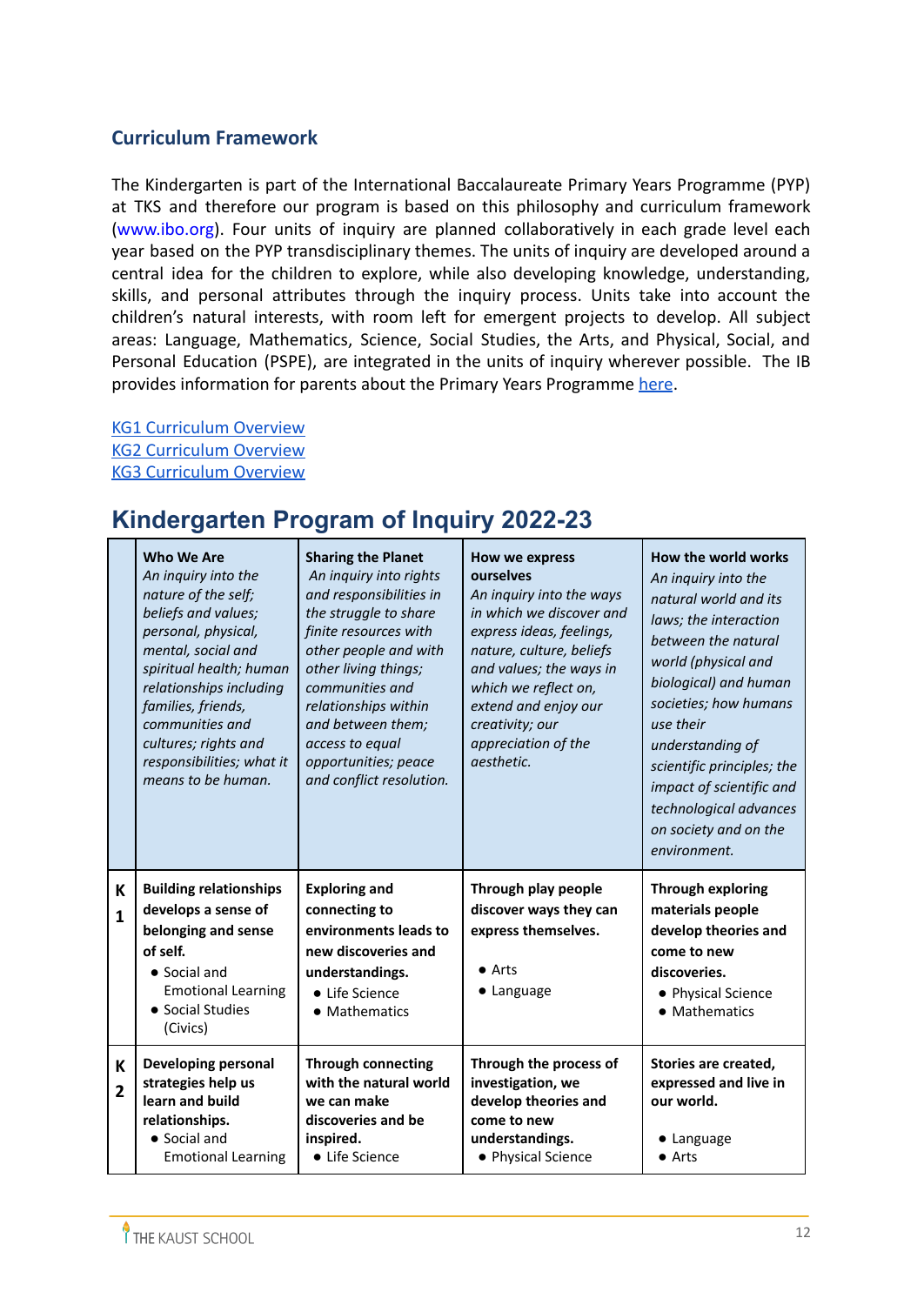|                              | • Social Studies<br>(Civics)                                                                                                                                                         | $\bullet$ Arts                                                                                                                                                           | • Engineering Science                                                                                                                                                               |                                                                                                                                                                |
|------------------------------|--------------------------------------------------------------------------------------------------------------------------------------------------------------------------------------|--------------------------------------------------------------------------------------------------------------------------------------------------------------------------|-------------------------------------------------------------------------------------------------------------------------------------------------------------------------------------|----------------------------------------------------------------------------------------------------------------------------------------------------------------|
| К<br>$\overline{\mathbf{3}}$ | Experiencing,<br>observing and<br>recording changes<br>helps people<br>understand<br>themselves and their<br>world.<br>• Social Studies<br>(History)<br>• Earth and Space<br>Science | <b>Exploring tools and</b><br>materials allows<br>people to extend their<br>creativity and<br>imagination.<br>$\bullet$ Arts<br>$\bullet$ Language<br>• Physical Science | <b>Investigating living things</b><br>builds understanding of<br>how we share the<br>natural world.<br>• Life Science<br>• Social Studies<br>(Geography)<br>• Language (Nonfiction) | Constructing and<br>deconstructing helps<br>people develop their<br>understanding of the<br>world.<br>• Mathematics<br>• Engineering Science<br>$\bullet$ Arts |

## <span id="page-12-0"></span>**Social Competence**

In the KG, the joy of learning and respect for others are considered a primary focus. Communication with families is key. We work together to resolve discipline problems and to plan for guidance. The efforts of staff, parents, and administrators are all important in the creation of an optimal learning environment. Teachers work with parents as partners in their child's development of social competence. Parents will be contacted when a pattern of challenging behavior emerges or an incident occurs involving the safety of their child and/or others (another child or staff member). Please see our **Parent Guide to Social [Competence](https://drive.google.com/file/d/1Pd2mlezTX10bpybqMXZdhND3aNcI_71f/view)** for further information about our approach.

#### <span id="page-12-1"></span>**Assessment**

Assessment is a natural, ongoing, and important part of daily learning. Teachers observe children in a wide range of contexts, using a variety of observational tools to:

- Build up a clear picture of the child and his or her interests
- Identify what and how the child is thinking and learning
- Assess the effectiveness of the environment on the child's learning
- Assess the child's progress and development, and to identify the next steps.

It is important to identify the needs of each child and to view learning as a continuum, with each student achieving developmental milestones in different but relevant ways. Through listening and observing, areas of learning that the children particularly enjoy can be identified, and stimulating experiences can be planned to consolidate or extend the learning further. Assessment throughout The KAUST School is aligned to internationally benchmarked standards.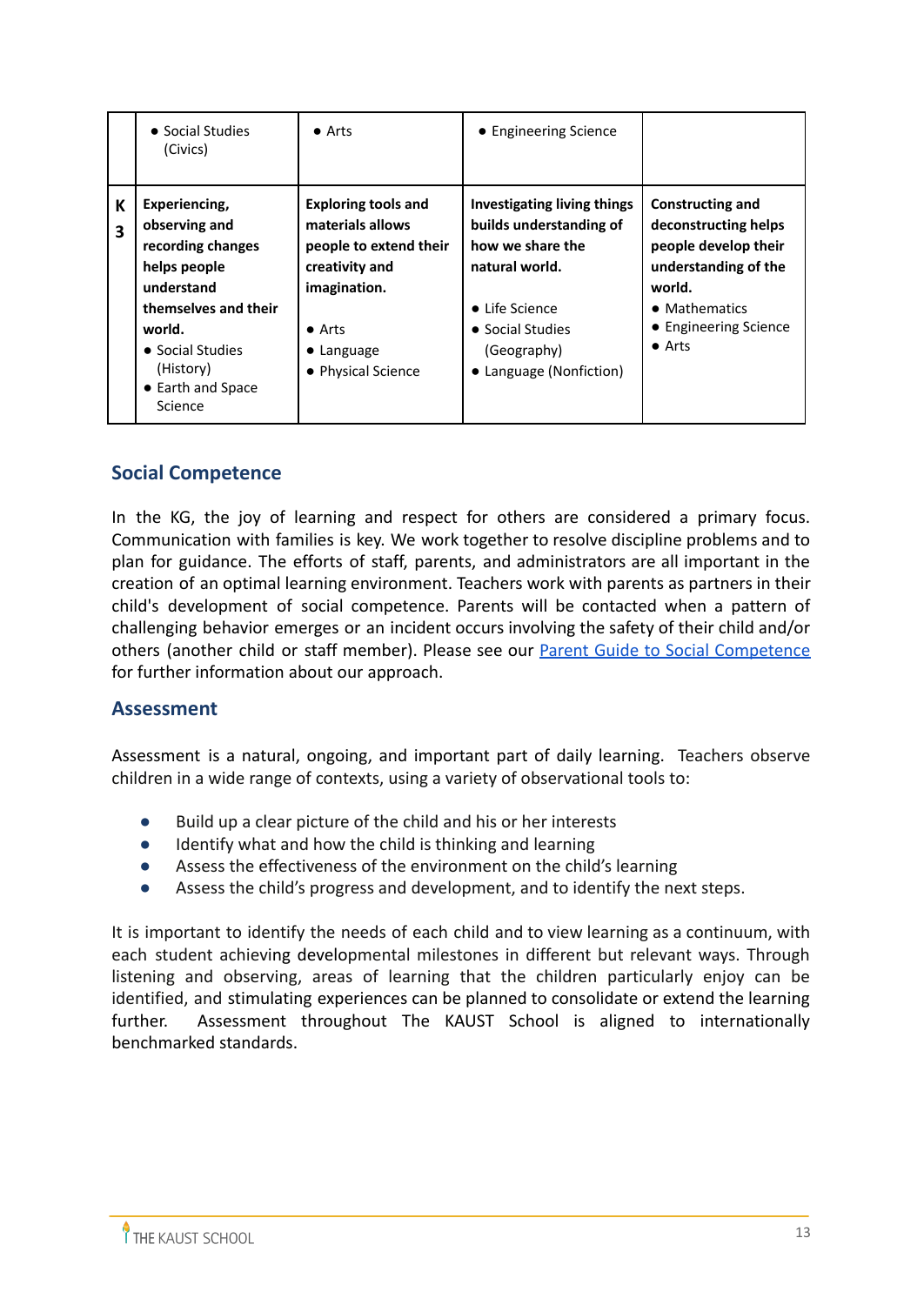# <span id="page-13-0"></span>**Single Subject Classes**

Children participate in a variety of single-subject classes each week, taught by a specialist. The following is a brief overview of these programs. Specialist programs are integrated with the units of inquiry in each grade whenever possible.

#### <span id="page-13-1"></span>**Arabic Language**

Saudi culture and the Arabic language are woven into all areas of the Kindergarten curriculum. Through stories, songs, games, and other hands-on experiences, children learn about the rich culture, customs, and landscapes of Saudi Arabia and build and extend their Arabic language skills.

We recognize the linguistic diversity of our KAUST community and offer differentiated learning experiences to meet the needs of all our learners. Children who are experiencing Arabic for the first time will begin to pick up common words and phrases in Arabic, while those children who speak Arabic at home will have the opportunity to extend their vocabulary and Arabic communication skills. All children make connections between English and Arabic as they listen to familiar stories in both languages and notice what is the same and what is different between the two languages. Children have opportunities to inquire into the similarities and differences between writing systems in Arabic and English as they compare their name labels and other classroom writing in both languages and experiment with making letters in both scripts.

#### <span id="page-13-2"></span>**Islamic Studies**

Islamic Studies in the KG is an optional class, opted into at the time of joining TKS. Parents may inform the school should they wish to opt their child into or out of the class at any time. The KG Islamic Studies program aims to develop knowledgeable and caring students. It is integrated across time, place, and culture and built upon a variety of resources. The curriculum is arranged into four strands: Quran, Islamic beliefs, stories and lessons, and Islamic practices. These strands are linked to each other. They also provide links to other subject areas of the PYP. The Islamic Studies program is taught through units of inquiry using a play-based approach.

#### <span id="page-13-3"></span>**Visual and Performing Arts**

Children are given multiple opportunities to engage in a broad range of Arts experiences including creative movement, storytelling, listening, singing, exploring musical elements, and playing instruments. Arts develop creative expression, critical thinking, social skills, and a multicultural perspective of the Arts through hands-on learning and play.

#### <span id="page-13-4"></span>**Physical Health Education (PHE)**

In PHE class, our mission is for children to develop the confidence, positive attitude, and joy of movement necessary to live healthy, active lifestyles. Children participate in a variety of physical experiences, such as locomotor and non-locomotor movement exploration, creative movement, individual and team games, and more. Students gain a greater sense of agency in relation to their surroundings, their own capabilities, and their responsibilities as part of a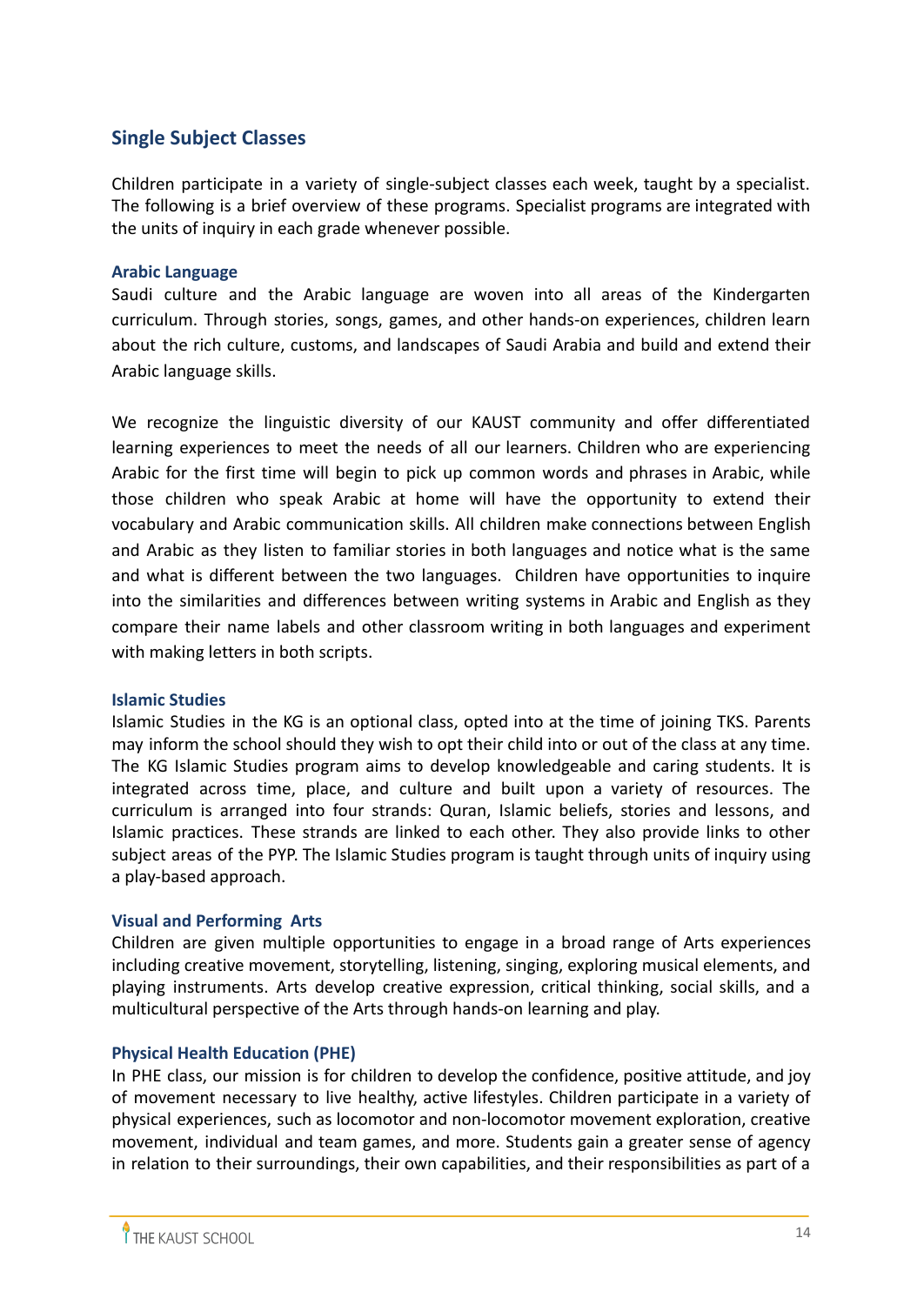team. All of this develops children's foundation skills and promotes a lifetime of physical literacy.

#### <span id="page-14-0"></span>**Swimming**

Swimming lessons are taught by our dedicated swim program staff in K2-3. Our PAL (Preschool Aquatic Levels) program is a progressive sequence of skills, based upon the internationally-recognized American Red Crescent Swimming and Water Safety Aquatics Preschool program. This program focuses on stroke technique in addition to teaching children to be safe around water. Swimmers are placed into small groups of 5:1 swimmer to certified instructor ratio and stay with the same instructor for the duration. On swimming days, children will need a one-piece swimsuit, towel, and cap. More information about the swimming program will be shared in advance of the lessons start.

#### <span id="page-14-1"></span>**Information and Digital Literacy**

Children are introduced to a variety of technologies, which in Kindergarten is defined as "digital and non-digital tools and resources that facilitate and expand learning opportunities." All such experiences allow children to develop a balanced range of literacies. Included here is the [Information and Digital Literacy](https://docs.google.com/document/d/1NFvncui3zPeZJBJ1Rn_i9mlJYz6ZZ_DNJqF2u2rKpkE/edit?usp=sharing) Philosophy.

Each of the Kindergarten buildings offers various spaces such as libraries and tinker spaces where children can interact with technology and resources through facilitated programming as well as individual exploration. Children borrow library books for home use at least once per week. Parents of children enrolled in KG may also check out up to ten books under the parent's name from any of The KAUST School libraries to support home reading. Please see the [KG library website](https://bit.ly/tkskglibrary) for more information.

#### <span id="page-14-2"></span>**Student Support Services at TKS**

Student learning experiences at The KAUST School are designed to support all learners so they can "thrive in and contribute to" a complex world. We embrace learner diversity through the delivery of an inclusive learning program that celebrates and supports the unique learning strengths and the unique learning needs of our students. Central to this inclusive learning approach is to understand how our collective contributions can support student wellbeing.

Student Support Services are the responsibility of **ALL** educators at TKS. The expertise of the roles within the Student Support Department allow for a specialized approach to work with identified students as well as build capacity within the greater faculty. Our shared identity and goals within the learning community promote interdependence and require meaningful participation to ensure a truly inclusive learning environment. This commitment begins with drawing on our TKS core values of Adaptability, Innovation, Diversity, Inclusivity and Responsibility.

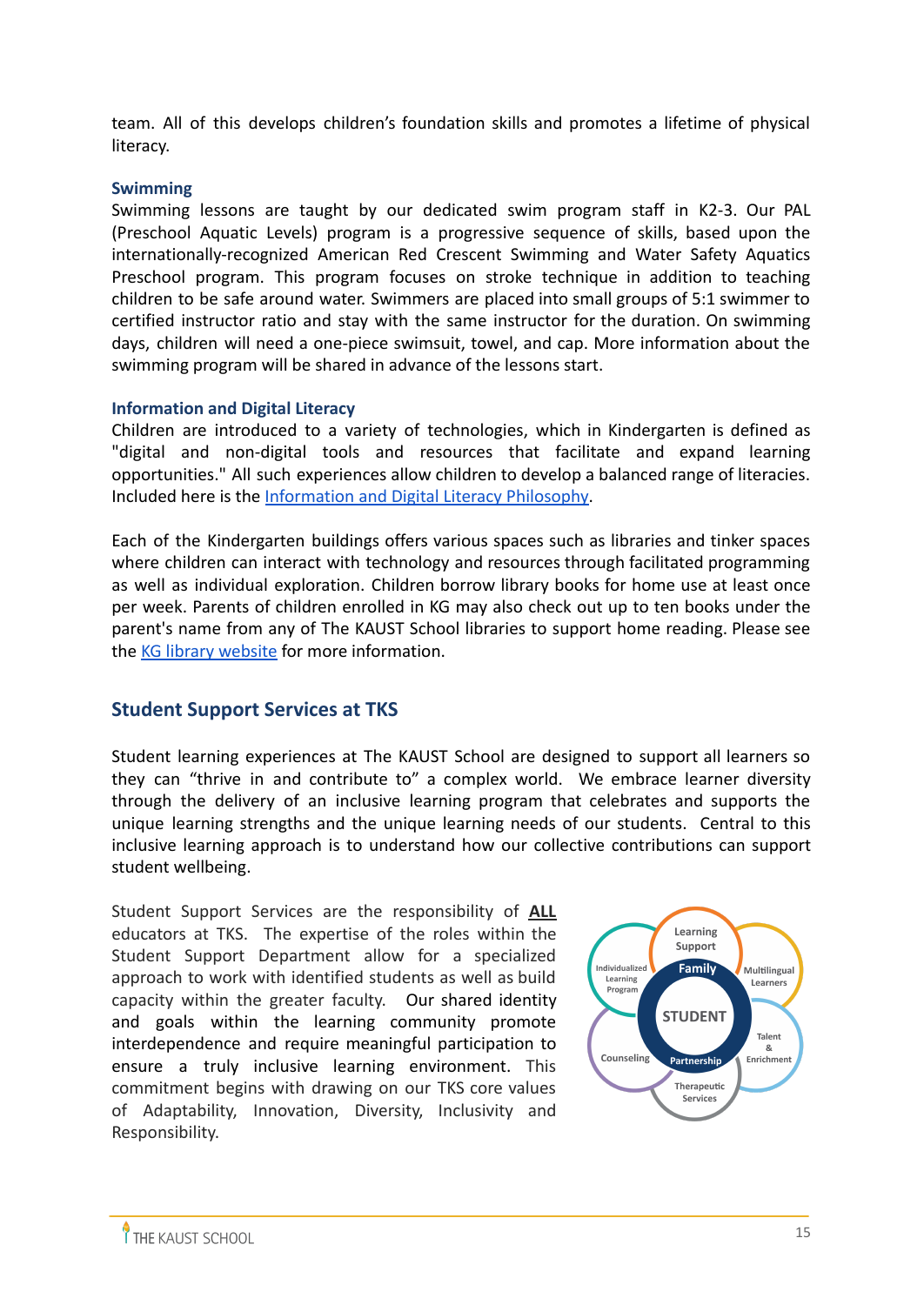## **TKS Collaborative Model of Inclusion**

Inclusion is to intentionally create an environment that respects, celebrates and incorporates the values of each individual's similarities and differences in order to provide a mutually beneficial learning experience. It is the act of intentionally cultivating a culture of belonging and appreciation for the inherent diversity each person contributes to the learning environment. Inclusion requires equity in access and the recognition that each person deserves the right to an appropriately challenging, supportive and quality education. TKS recognizes that this is the responsibility and the privilege held by its educators, administrators and the wider KAUST community.

Our student support procedures incorporate the three important IB principles of inclusion:

- It is an ongoing process that aims to increase access and engagement in learning for all students by identifying and removing barriers.
- It is a continual process of increasing learning and participation for all students. It addresses learning support requirements and questions the broader objectives of education, the nature of pedagogy, curriculum and assessment.
- Inclusion is facilitated in a culture of collaboration, mutual respect, support and problem-solving.

#### <span id="page-15-0"></span>**Learning Support in Kindergarten**

Learning Support Services (LSS) are available to students who may benefit from additional support in one or more developmental areas. These services can be accessed by a referral process which incorporates collecting data, meeting with a multidisciplinary team and identifying a plan for a cycle of observation, intervention and reflection. Students will be assigned a case manager to oversee their learning plan and work in collaboration with parents, teachers and students. LSS works in partnership with parents and teachers to develop a range of teaching and learning strategies to assist students with being successful within an inclusive context.

#### <span id="page-15-1"></span>**Counseling Program**

In Kindergarten, we believe that students learn best when they have the skills and resources to communicate and interact effectively in a social setting. The focus of the counseling program is to foster a positive school environment for all students. In collaboration with all stakeholders, i.e. students, families, teachers, and administration, the school counselors provide:

● Transition support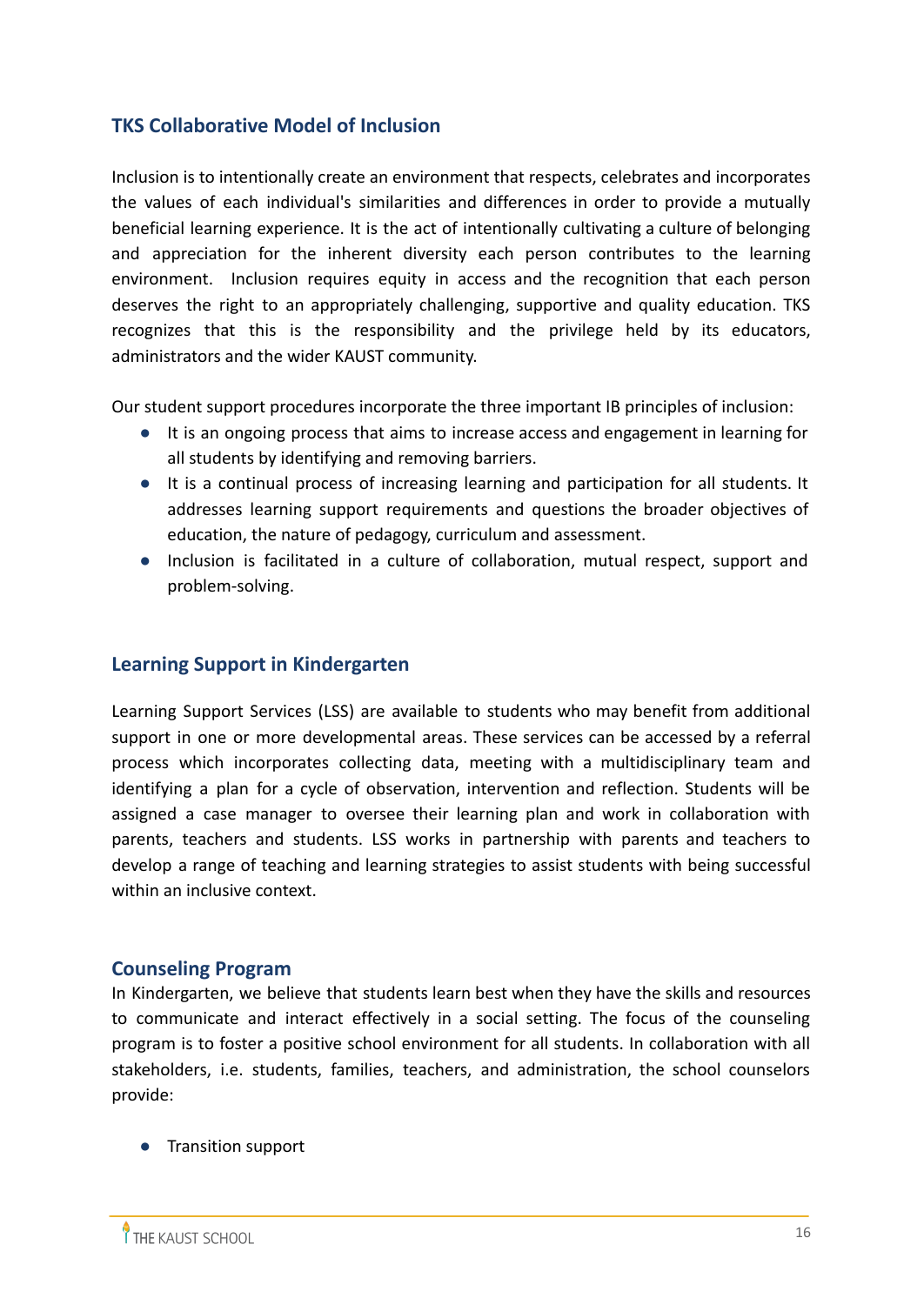- Social skills development via in-class lessons, including friendship and conflict resolution
- Family support
- Teacher support
- An effective referral and follow-up process
- Effective consultation and collaboration with the entire educational team, as well as any other relevant external resources regarding students with identified concerns and needs

# <span id="page-16-0"></span>**Home-School Communication**

School news and program updates are shared via The Focus, by TKS Communications, each Thursday. In addition, The WAVE, a quarterly TKS magazine is published featuring articles and photos from across TKS.

# <span id="page-16-1"></span>**Parent-Teacher Communication**

As parents, you are considered partners in the education of your children. We value your input and strive to maintain open communication on a regular basis and in a variety of ways. Should you ever have any questions or concerns, we encourage you to arrange a time to discuss these with the teacher.

Please be sure to inform your child's teacher if both parents will be away from home overnight or longer, or regarding any other changes in your child's routine.

#### <span id="page-16-2"></span>**Seesaw**

The primary form of communication with parents about the school program is via Seesaw. Your child's teacher will email you with information about how to set up and subscribe to Seesaw.

#### *Announcements*

You will receive frequent updates about what is happening in class through the announcements function; it is important that parents read these announcements as this will help to keep you informed about learning, events being organized, and materials that you may need to send in.

#### *Journal*

A digital portfolio (journal) will be developed for each child in the Kindergarten through Seesaw. A portfolio is a celebration of a child's growth and development over the course of the year. It highlights each child as a unique, capable and competent individual, in all areas. The construction of the portfolio reflects the KG philosophy and curriculum.

#### <span id="page-16-3"></span>**Email**

Email is used for individual communication between the teacher and parents about your child. Please feel welcome to contact the teacher by email with any information, questions,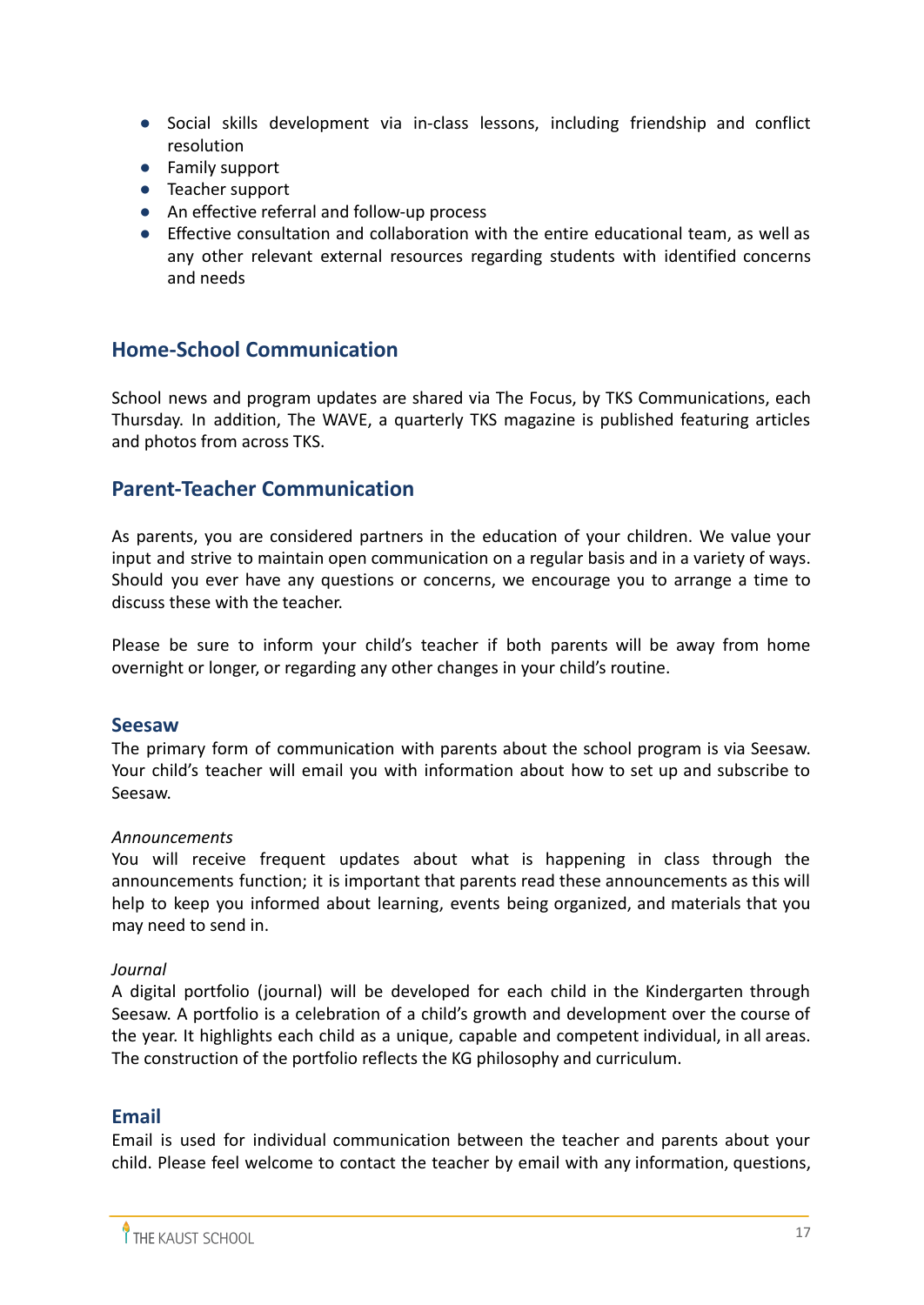or concerns related to your child. Email is also used for occasional whole Kindergarten communications, such as letters from the Principal or Director.

#### <span id="page-17-0"></span>**Written reports**

You will receive a written report twice per year for your child, at the end of each semester. The reports reflect what your child has learned, the progress that has been made, and which areas require further development.

## <span id="page-17-1"></span>**Kindergarten Events**

#### <span id="page-17-2"></span>**Parent/Child Drop-ins**

We host a parent/child drop-in session before school starts. This is an opportunity for you and your child to meet their teacher and to find out where their classroom is before the first day of school. Details will be communicated by email.

#### <span id="page-17-3"></span>**Back to School Night**

Early in the academic year, you are invited to meet with your child's teachers to receive an overview of the school year and the day-to-day life of your child at school. Dates and times for this event will be communicated through Seesaw Announcements.

#### <span id="page-17-4"></span>**Parent-Teacher Check-ins**

These take place twice a year. In August prior to the first day of school, your classroom teacher connects with you to talk about your hopes and concerns for your child for the new school year. The second Parent Teacher Check-in occurs in May and serves as an opportunity to bring closure to your year in KG.

#### <span id="page-17-5"></span>**Parent-Teacher Conferences**

These take place twice a year. Early in the year, these conferences are an opportunity to connect teachers and parents individually and discuss the year ahead, focusing on how your child is settling into Kindergarten, progress to date, and next steps. This conference is key in establishing an effective partnership. The second Parent-Teacher Conference serves as a follow-up to the first semester written report, focusing on your child's progress and providing the opportunity to discuss next steps. In each conference, teachers will share insights about your child's development, as well as seek your insights and perspectives about your child. Conferences will be scheduled closer to the date.

#### <span id="page-17-6"></span>**Student-led Conferences**

You will be invited to attend a Student-led Conference once or twice per year. Your child will show you his/her learning and engage you in learning experiences around the learning spaces. Details will be communicated via Seesaw.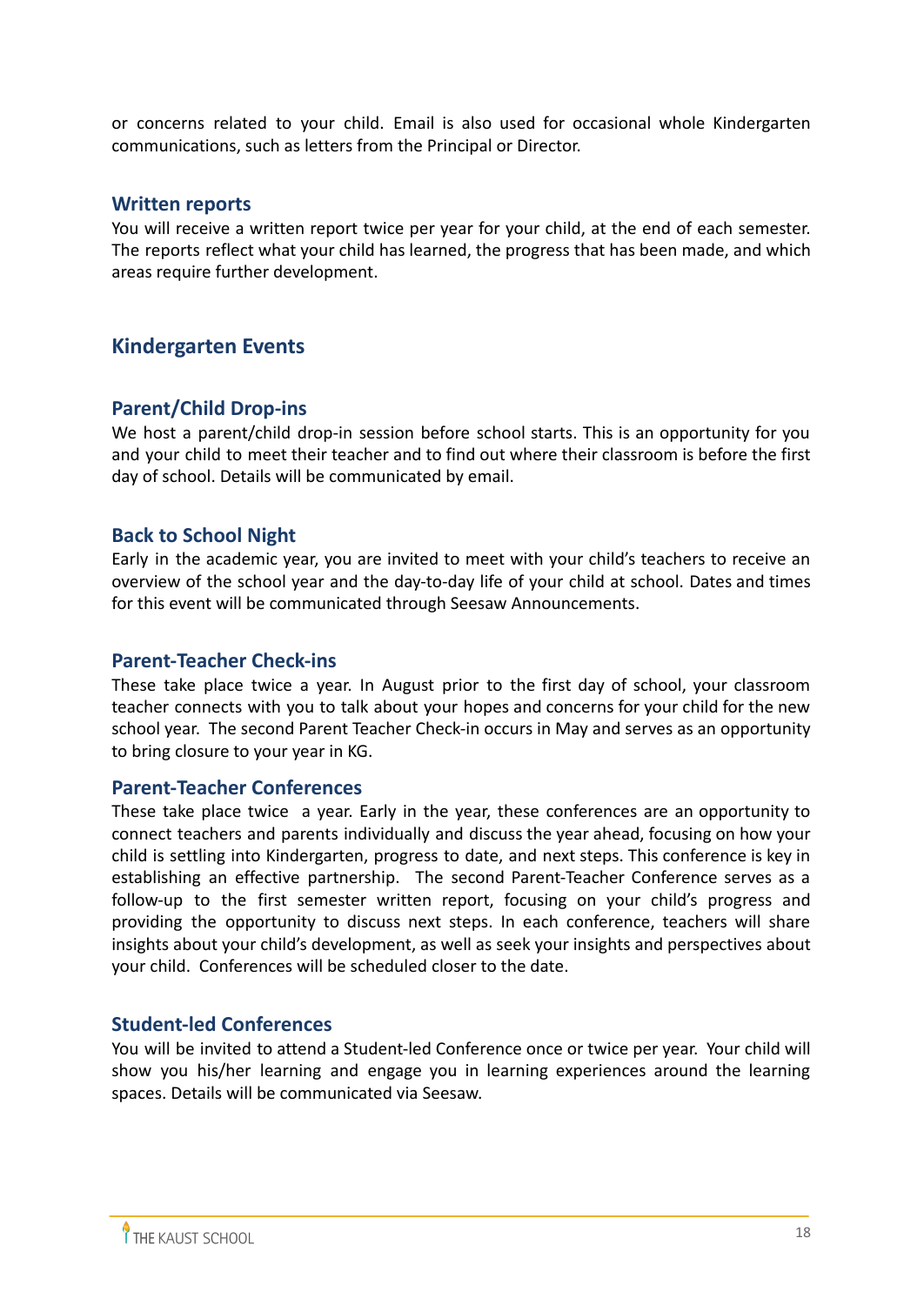#### <span id="page-18-0"></span>**Parent Education Session**

Each month Kindergarten will host parent education sessions. These sessions help build our home-school partnership, and will focus on curriculum, counseling/wellbeing, and whole child development.

#### <span id="page-18-1"></span>**Special Events**

The Kindergarten celebrates division and school-wide events throughout the year. Information about these events will be shared closer to the date via Seesaw.

#### <span id="page-18-2"></span>**Parent Advisory Committee (PAC)**

We believe that education is enhanced by a strong partnership between home and school. The Parent Advisory Committee is designed to facilitate structured communication between the parent community and school administration. The committee is not a decision-making group. Its purpose is to promote discussion and feedback. While parents are always encouraged to dialogue directly with their child's teachers, counselors, or principals regarding individual concerns, the PAC structure provides a vehicle for two-way communication of a more general nature. The Principal seeks to ensure that the membership of the committee reflects the diverse nature of the parent community. The committee meets monthly.

# <span id="page-18-3"></span>**Health and Safety**

We are aware of the need for a healthy and hygienic environment. Hand washing is taught and carefully monitored, and care will be taken with cleaning of tables, toys, door handles etc. If your child shows signs of illness, do not send him/her to school. This is to minimize the risk of other children or adults becoming sick as well.

#### <span id="page-18-4"></span>**Nurse Information**

KG EAST School Nurse Tel: 808-6212

KG WEST School Nurse Tel: 808-6312

#### **When children should stay home from school**

Children must stay home if they have symptoms of possibly contagious or serious illnesses that they might spread to other children, including:

- Fever or chills
- Cough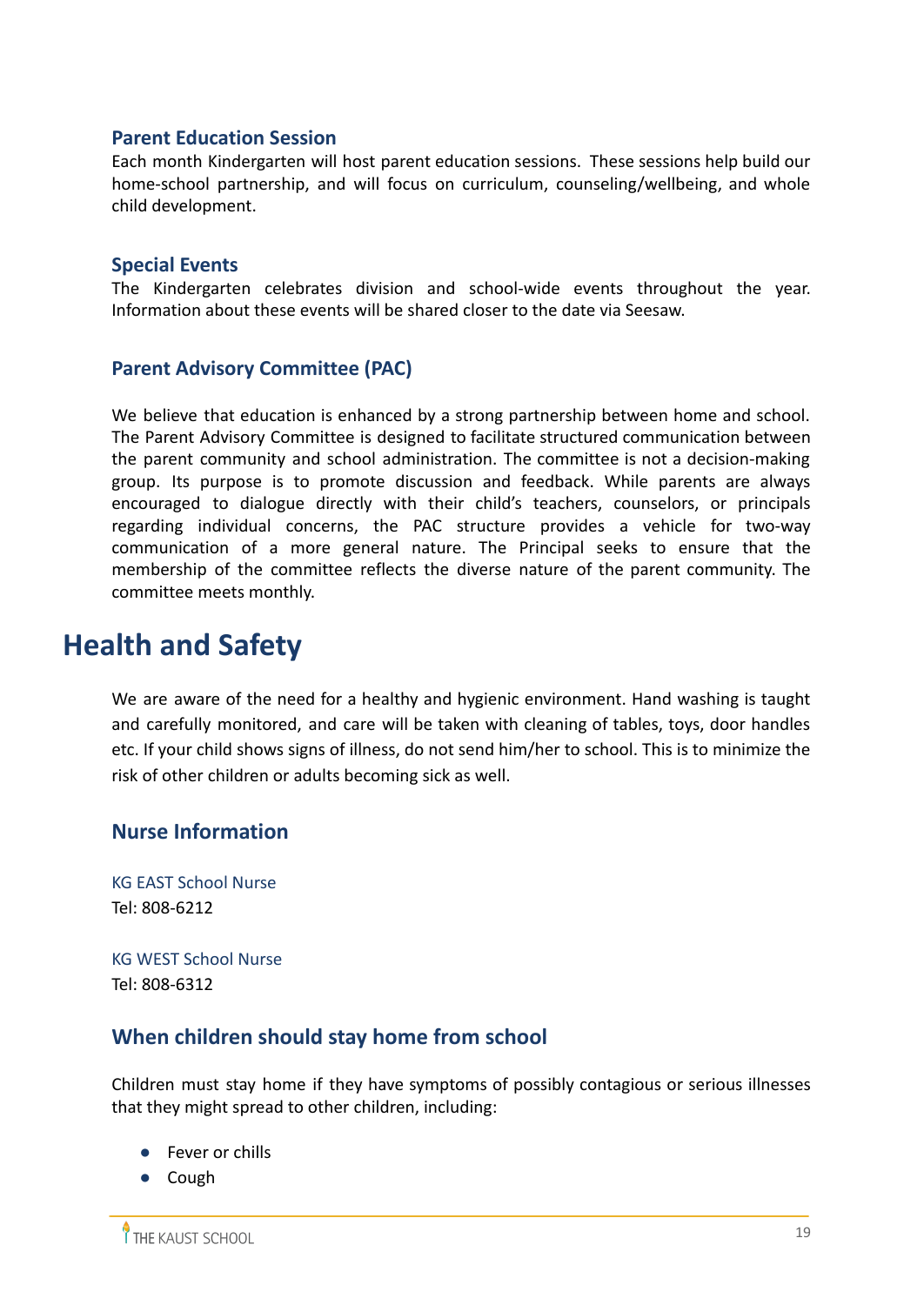- Shortness of breath or difficulty breathing
- Fatigue
- Muscle or body aches
- Headache
- Sore throat
- Congestion or runny nose with colored discharge
- Nausea or vomiting
- Diarrhea

Parents are also invited to review the guidelines for Common [Childhood](https://drive.google.com/file/d/13qXq5oksPV3Me2JZDTeNmOK6C_lA4pBp/view?usp=sharing) Illnesses

#### **When children will be sent home from school**

Our school staff serves as the link between parents and children. When a child complains of illness, it is the responsibility of the school nurse to note and communicate common symptoms, such as fever, vomiting, and diarrhea to parents. The school nurses are not allowed by law to diagnose specific illnesses, and we are not equipped to care for an ill or injured student for an indefinite amount of time. Parents are responsible for picking up their child in a timely manner once notified by the school. If the parents are unable to come when notified, they must inform the nurse who they are allowing to act on their behalf to pick up their child.

#### **Colds**

Keep children home with a colored nasal discharge, fever, bad cough, headache, nausea, vomiting or if the child is too tired or too uncomfortable to function at school.

#### **Cough**

A child needs to remain home if he/she has a dry/ productive persistent, barking and hacking cough (follow COVID-19 protocol). Same also applies if your child has a cough / sneezing and is unable to practice respiratory etiquette (turning away from others and covering mouth) and proper hand washing.

#### <span id="page-19-0"></span>**Covid19 Safety**

<span id="page-19-1"></span>The school adheres to KAUST HSE Covid19 safety guidelines. For information on this please see the [Keeping KAUST Safe website.](https://hse.kaust.edu.sa/Services/Pages/covid-19.aspx)

#### **Fever**

Children must be fever-free for 24 hours (without the aid of fever-reducing medicine), before returning to school. They need to stay home if they have the following temperature: Mouth (oral): 37.5 C/ 99.6 F and higher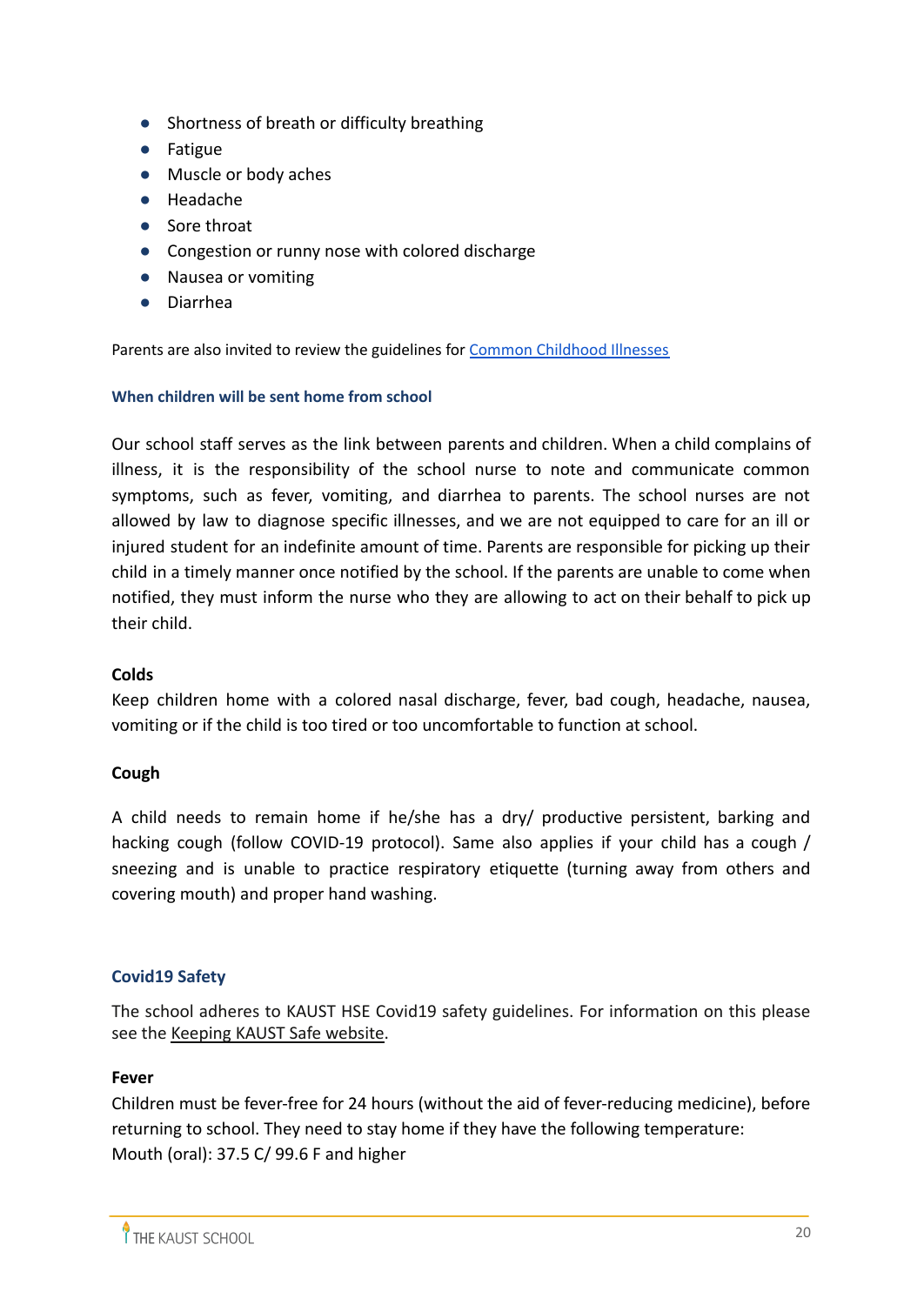Ear (tympanic): 37.8 C/ 100 F and higher

#### **Head lice**

Parents are responsible for monitoring their children for head lice. Please notify the school nurse and grade level teacher if your child has head lice.

<span id="page-20-0"></span>If signs of lice are observed at school (itchy scalp, frequently scratching, redness behind the neck or ears), the school nurse will perform a private examination. If the nurse confirms head lice is present, she will contact the child's parents to collect him/her. Parents will be taught how to spot lice/nits and how to manually remove them. They will also be asked to visit KAUST Health to get the proper hair treatment and will be given a brochure with further information. Children must visit the Health Office for clearance before being allowed back to school.

The nurse will check all children in the class when there is a case of head lice identified. The nurse will also inform the parents of all children in the class on how to check for lice/nits and how to treat them.

#### **Conjunctivitis**

Children whose eyes are red or pink, and who have eye pain and reddened eyelids, with white or yellow eye discharge or eyelids matted after sleep, may have Purulent Conjunctivitis. They should not be in school until they have been examined and treated. A Medical Note stating that the condition is not contagious or has been properly treated is required to return. Children with pink eyes who have clear drainage and no fever, no eye pain, and no eyelid redness do not need to be kept home.

#### <span id="page-20-1"></span>**Returning to School After Sickness**

If the child has been home sick for any of the above mentioned illnesses they must be either cleared by a doctor or free from vomiting, fever, or sickness for **24 hours without medication**. If your child is absent for three days or more, ensure that you visit the school nurse prior to returning to class.

# <span id="page-20-2"></span>**Administration of Medication at School**

Where possible, medication should be given at home. If necessary, medication may be administered at school by the school nurse, with written permission from the parents. Please refer to the school's [Administration](https://drive.google.com/a/thekaustschool.org/file/d/0B9-mIxcjUZbEMzRCUzBrTXRnTXM/view?usp=sharing) of Medication at School – A Guide for Parents. Doctor notes must be translated into English if special treatment is needed and for attendance records.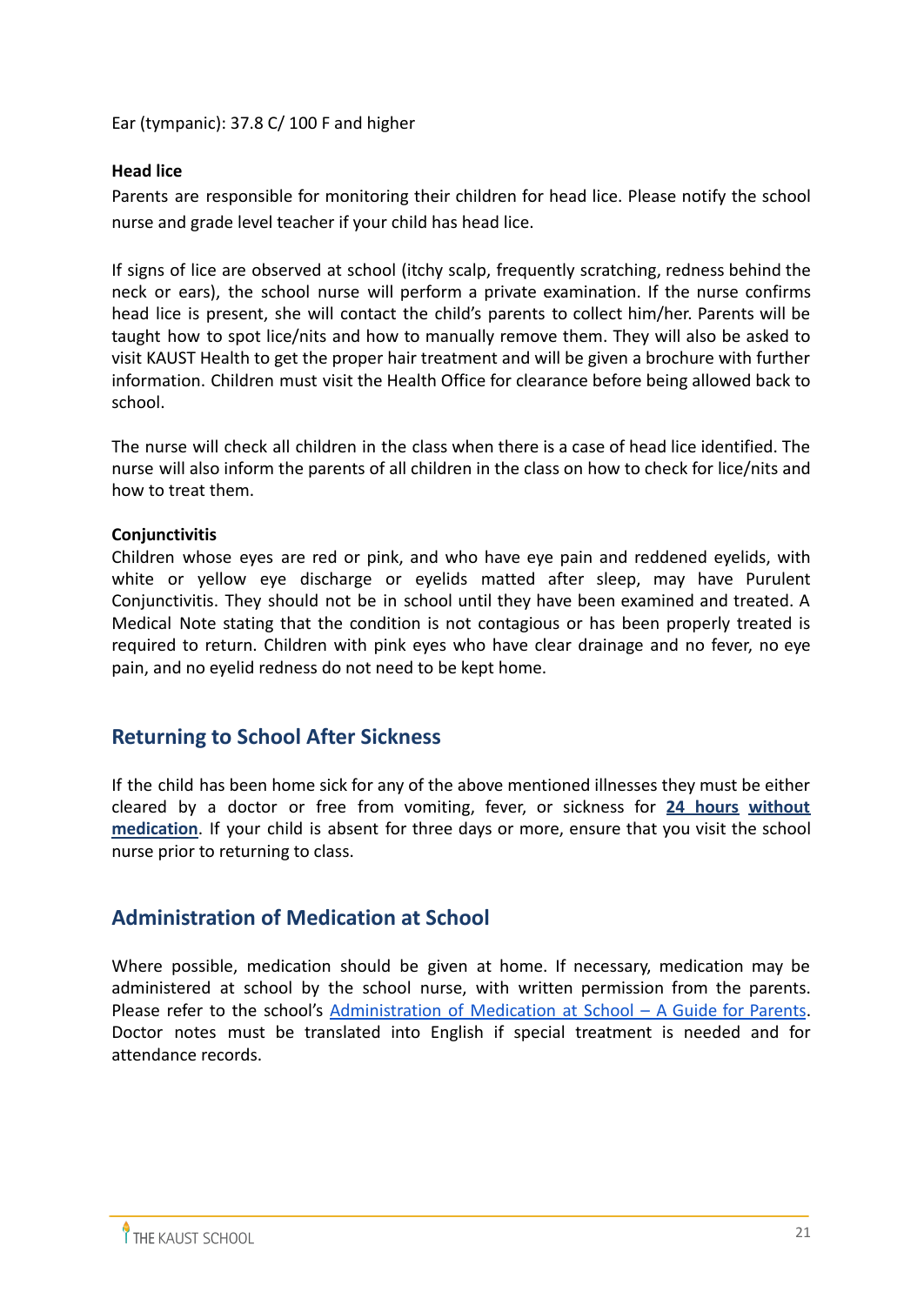# <span id="page-21-0"></span>**Care Plans**

Please contact the school nurse at your child's designated area if your child requires a Care Plan. For your child's safety, all care plans must be completed and submitted to the School Health Office before your child starts school and to be updated when changes arise.

## <span id="page-21-1"></span>**Immunization**

All students must be up to date with TKS required immunizations. The school nurse will reach out to parents when a student requires further vaccines. Parents will be required to provide the updated immunization record to the school nurse with the completed immunizations

# <span id="page-21-2"></span>**School Health Screening**

The KAUST School Health Office together with KAUST Health (KH) conducts dental, vision, hearing and growth screening for all K2 students**.** The health screening program is designed to identify and address preventable health issues with the potential to hinder students' learning ability. Health screening does not substitute regular medical checkups and will not screen for all medical conditions. Students whose measurements fall outside the expected range will be referred to KAUST Health for further assessment.

The screening takes place at TKS Health Office, students are screened individually and confidentiality is maintained. Only students with consent granted through the PowerSchool Portal will be screened.

# <span id="page-21-3"></span>**Toileting**

Children must be toilet trained and not wear diapers to attend TKS. A child is considered toilet trained when he or she can complete the following steps unassisted:

- Know when he/she needs to use the bathroom
- Alert the teacher or get to the bathroom on his/her own
- Know how to get his/her trousers and underpants off and on
- Clean his/her own private parts with paper or hose
- Put all toilet paper in the bowl/bin
- Flush the toilet
- Wash their hands

We understand that young children have occasional accidents, particularly during transition times, such as when a child begins school. A child who has had an accident needs to know when he/she has had an accident, alert the teacher, be able to clean him/herself, and be able to change his/her own clothes with minimal assistance. The school does not keep extra clothing and parents are responsible for providing spare clothing that the child may need throughout the day.